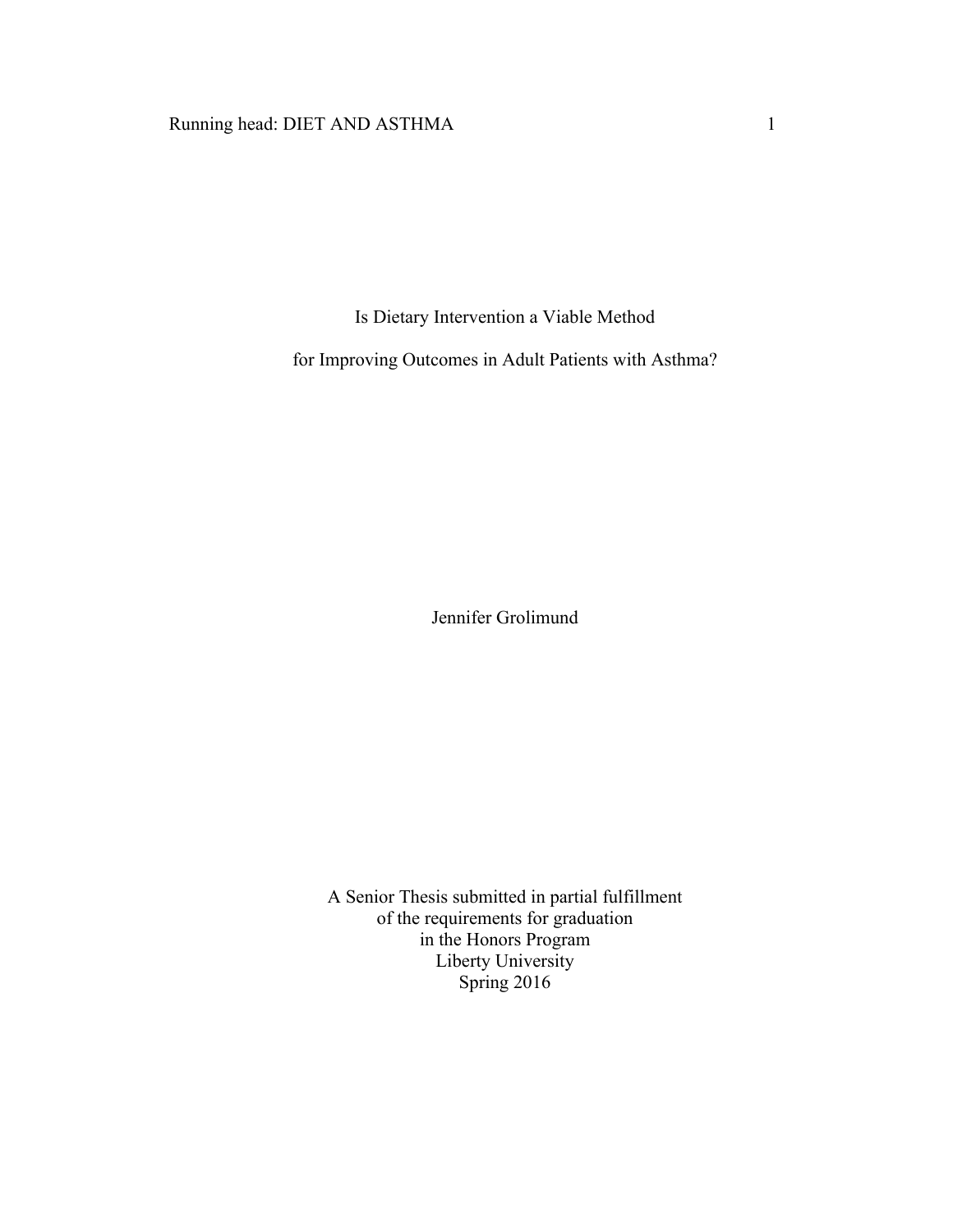Acceptance of Senior Honors Thesis

This Senior Honors Thesis is accepted in partial fulfillment of the requirements for graduation from the Honors Program of Liberty University.

Cynthia Goodrich, Ed.D., M.S.N., RN, CNE Thesis Chair

 $\mathcal{L}_\text{max}$  , where  $\mathcal{L}_\text{max}$  and  $\mathcal{L}_\text{max}$  and  $\mathcal{L}_\text{max}$ 

Chad Magnuson, Ph.D. Committee Member

 $\mathcal{L}_\text{max}$  , where  $\mathcal{L}_\text{max}$  and  $\mathcal{L}_\text{max}$  and  $\mathcal{L}_\text{max}$ 

Lucinda Drohn, M.S.N., RN Committee Member

 $\mathcal{L}_\text{max}$  , where  $\mathcal{L}_\text{max}$  and  $\mathcal{L}_\text{max}$  and  $\mathcal{L}_\text{max}$ 

James H. Nutter, D.A. Honors Director

 $\mathcal{L}_\text{max}$ 

 $\mathcal{L}_\text{max}$  , where  $\mathcal{L}_\text{max}$  and  $\mathcal{L}_\text{max}$  and  $\mathcal{L}_\text{max}$ Date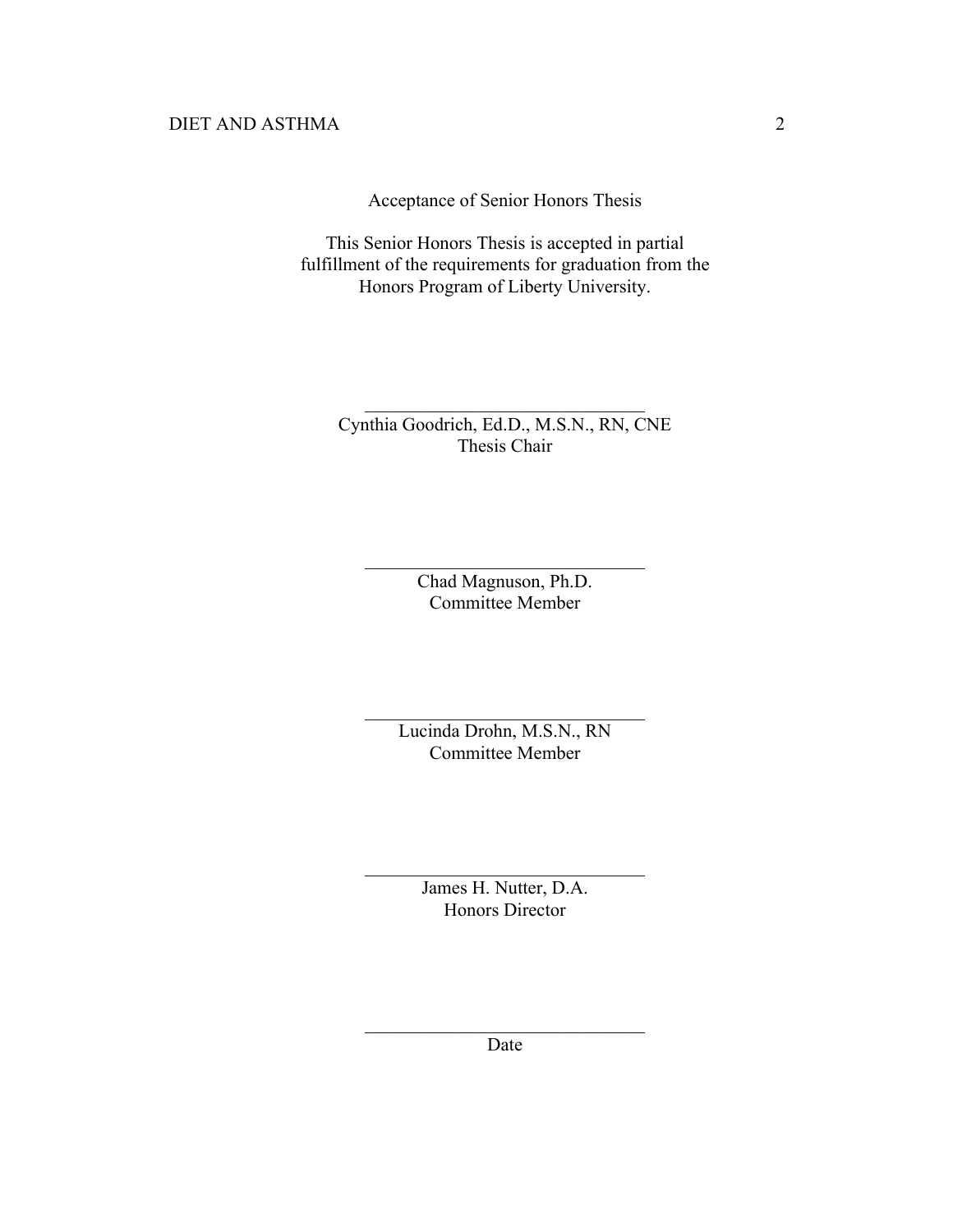# Abstract

Asthma is a disease process characterized by episodic inflammation of the lower airway in response to various triggers. Those with asthma have trouble breathing effectively during an acute episode, making asthma a potentially life threatening condition. Standard medical treatment of asthma, including medications and environmental changes, can be effective at reducing or eliminating negative outcomes in patients with asthma. However, a holistic approach to patient care, including an examination of dietary influence, may also be useful for patients trying to manage the course of their illness. Variations in intake of individual nutrients or in total dietary patterns may play a role in how people with asthma experience symptoms. Two issues that need to be addressed regarding dietary intervention as a component of asthma management are (a) identifying what dietary elements are effective at improving asthma management; (b) implementing interventions that will facilitate appropriate dietary changes in an adult asthmatic patient population.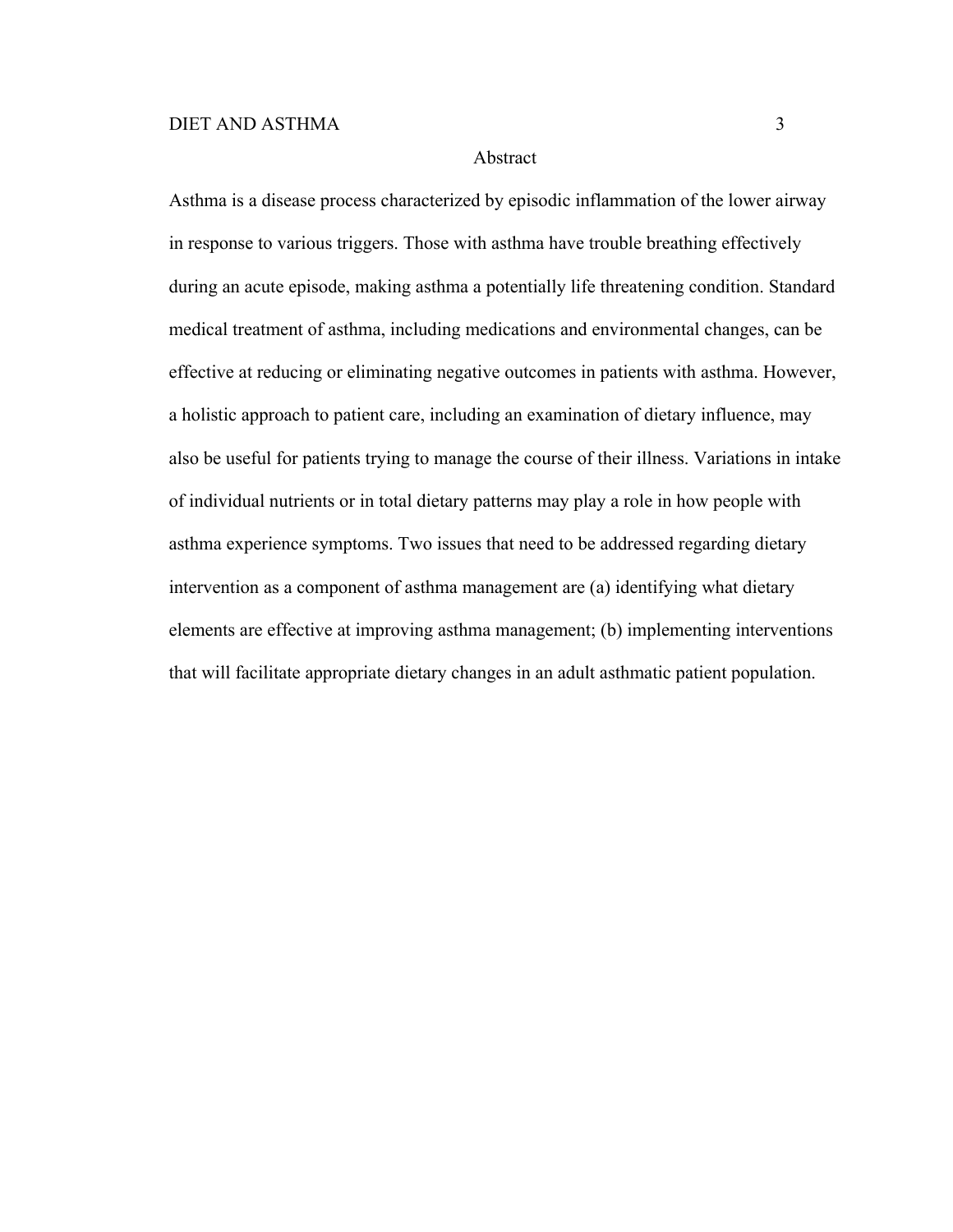Is Dietary Intervention a Viable Method

for Improving Outcomes in Adult Patients with Asthma?

### **Overview of Asthma**

Asthma is a disease process characterized by episodic inflammation and narrowing of the lower airway in structures called bronchioles. This process limits movement of air in and out of the lungs and makes effective breathing difficult for those experiencing symptoms. Episodes of asthma, also called asthma attacks, can be life threatening and may be triggered by a variety of environmental, physiological, and psychological factors. These factors can include, but are not limited to: allergies, air quality, environmental temperature, physical stress, and emotional stress. While standard medical treatment of asthma can be effective at stabilizing critical symptoms and reducing or eliminating negative outcomes for those with asthma, a holistic approach to patient care, including an examination of dietary influence, may also be beneficial in achieving positive patient outcomes (Chih-HungGuo, Po-Jen, Kuan-Pin, & Pei-Chung, 2012; Garcia-Larsen et al., 2011; Kligler et al., 2011; McKeever et al., 2010; Roberston-Malt, 2010; Sexton et al., 2013). If dietary intervention is to become a well-established component of asthma management, key issues that need to be addressed include (a) identifying what dietary elements are effective at improving asthma management; (b) implementing interventions that will facilitate appropriate dietary changes in an adult asthmatic patient population.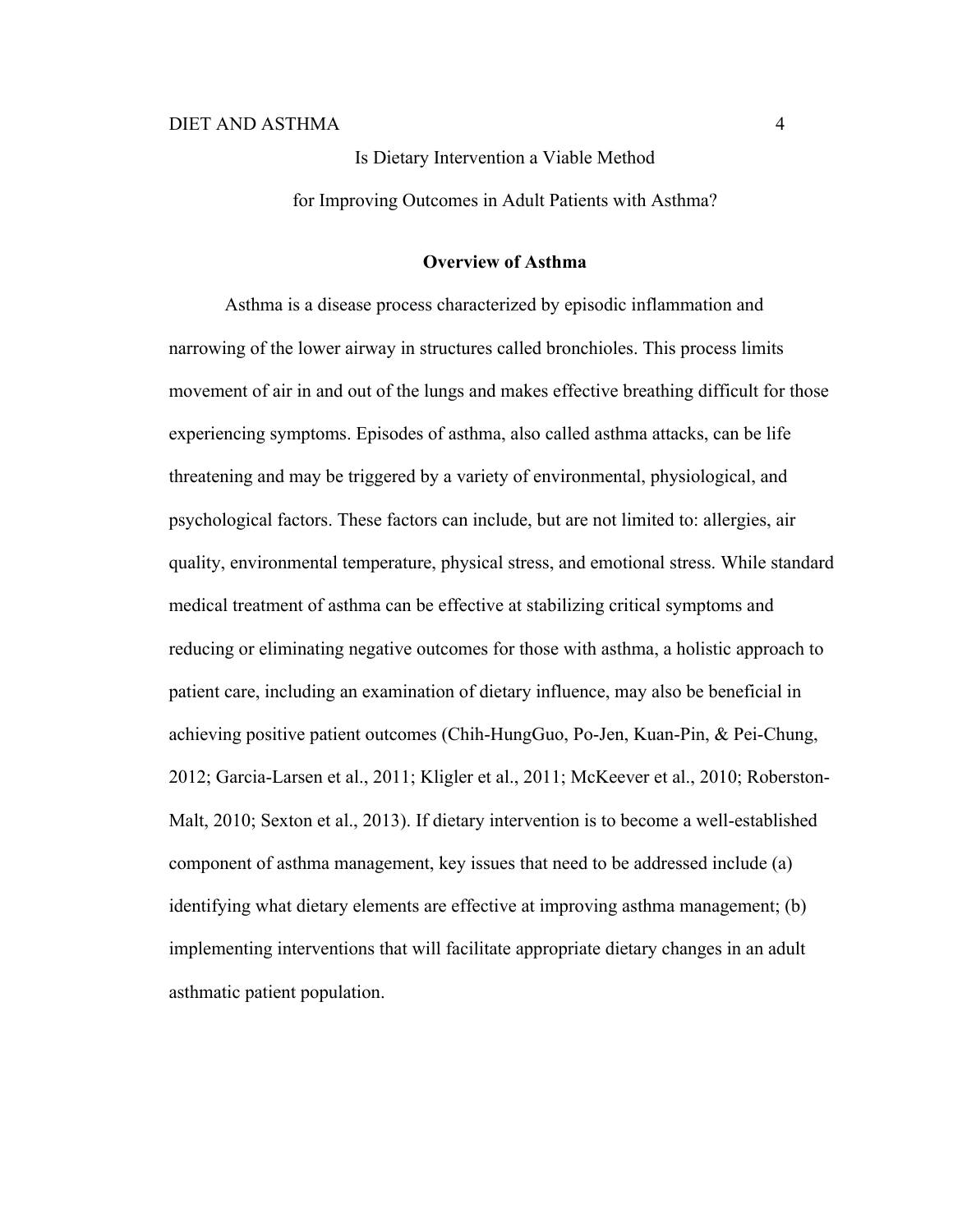## **Impact of Nutrition**

Two areas of interest in relation to dietary research are the influence of individual nutrients and the influence of total dietary patterns on respiratory health in patients with asthma. Studies have been conducted on polyunsaturated fatty acids (PUFAs), vitamins, carotenoids, and antioxidants in order to evaluate specific effects on asthma (Barros et al., 2011; di Giuseppe, 2012; Schöttker et al., 2013; Thyagarajan et al., 2011; Wood et al., 2012; Yang, Xun, & He, 2013). Omega-3 (n-3) PUFA is generally associated with a decrease in inflammation, but intervention studies have produced inconclusive results as to the efficacy of dietary n-3 PUFA in improving outcomes for patients with asthma. A low ratio of omega-6 (n-6) PUFA to n-3 PUFA, which is not found in the typical Western diet of processed foods, may improve asthma control, though studies surrounding this nutritional influence on asthma are also inconclusive (Barros et al., 2011; Yang et al., 2013).

## **Polyunsaturated Fatty Acids**

Fatty acids, including n-6 PUFAs, n-3 PUFAs, and saturated fatty acids (SFAs) are involved in the metabolism, structure, and function of cells in the human body and are essential to several key processes in the body. SFAs like lauric acid contribute to cellular processes that promote inflammation. N-6 and n-3 PUFAs are also important in regulation of inflammation in the body. N-6 PUFAs, including arachidonic acid, are used in production of pro-inflammatory mediators like prostaglandins, thromboxanes, and leukotrienes. N-3 PUFAs, chiefly eicosapentaenoic acid (EPA) and docosahexaenoic acid (DHA), are used in production of anti-inflammatory mediators or pro-inflammatory mediators that are less potent than those produced with omega-6 PUFAs. EPA in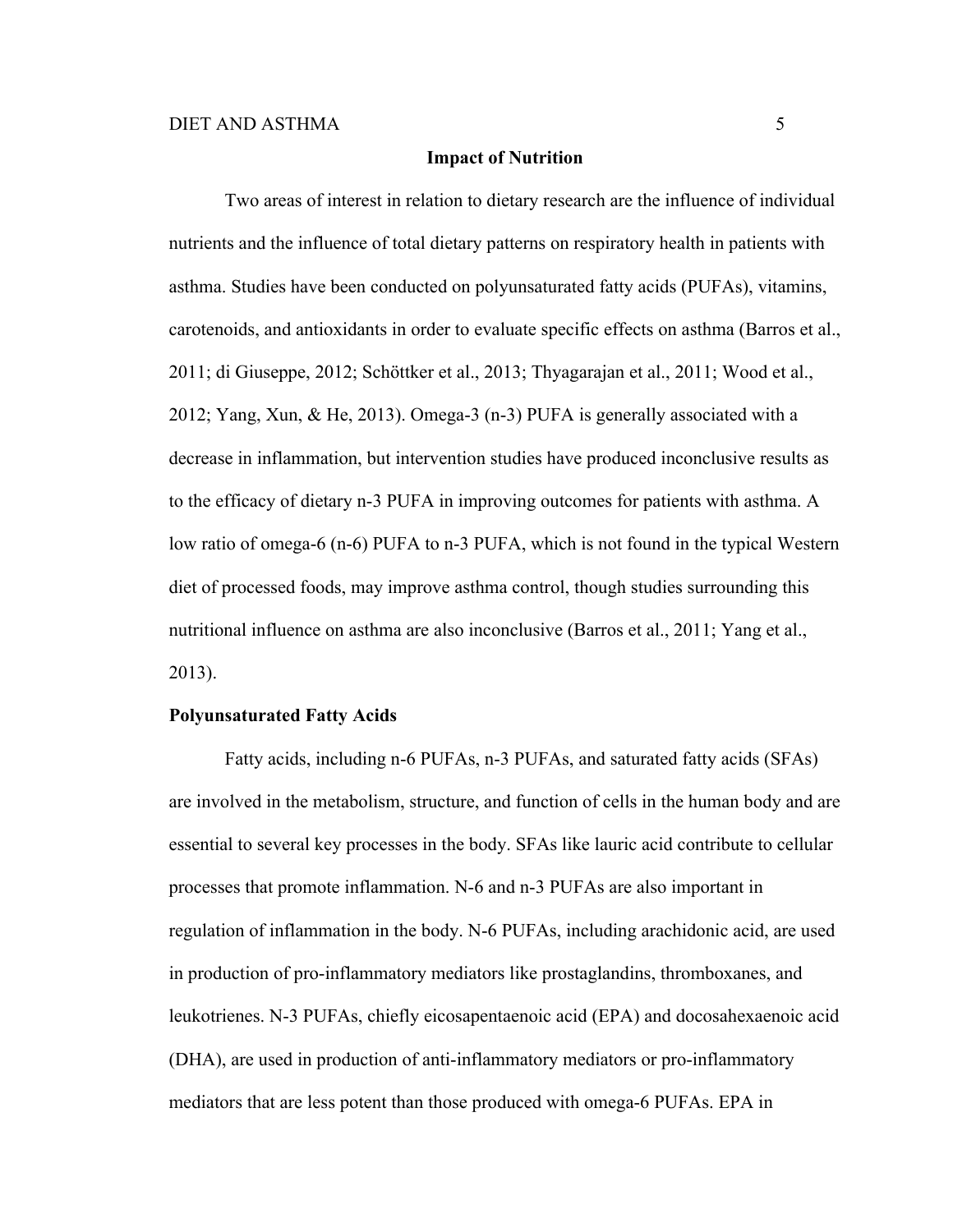particular uses cyclooxygenase and 5-lipooxygenase pathways, the same chemical pathways as arachidonic acid, thus competing with the n-6 PUFA for the same resources and decreasing the amount of pro-inflammatory mediators that can be produced from arachidonic acid (Calder, 2012; Fetterman & Zdanowicz, 2009).

Both n-3 and n-6 PUFAs are normal components of certain cell membranes. Usually, the concentration of n-6 PUFAs in the cell membranes is higher than the concentration of n-3 PUFAs. However, numerous studies identified by Calder (2012) show that increasing dietary intake of EPA and DHA, n-3 PUFAs, leads to dose dependent, gradual increases in n-3 PUFA concentrations in the cells over a period of days to weeks. These increases in n-3 PUFA concentration also correspond with a decrease in arachidonic acid availability. Since n-6 PUFAs contribute to producing stronger pro-inflammatory mediators than n-3 PUFA produces, this shift in concentrations decreased the availability of components conducive to inflammation. The net effect of this shift is that the body produces a more moderate inflammatory response after supplementation with n-3 PUFAs (Calder, 2012).

Although studies are still inconsistent as to how much these cellular changes translate into mediating symptom severity and incidence, shifts in PUFA concentrations from dietary supplementation may be beneficial in diseases with excessive inflammatory response as a component. As previously noted, asthma is one of these diseases. Multiple published reviews of research literature show that consistent supplementation with n-3 PUFAs, EPA and DHA, over time may help improve symptoms and over lung function in people with asthma by altering the inflammatory response (Calder, 2012; Fetterman & Zdanowicz, 2009).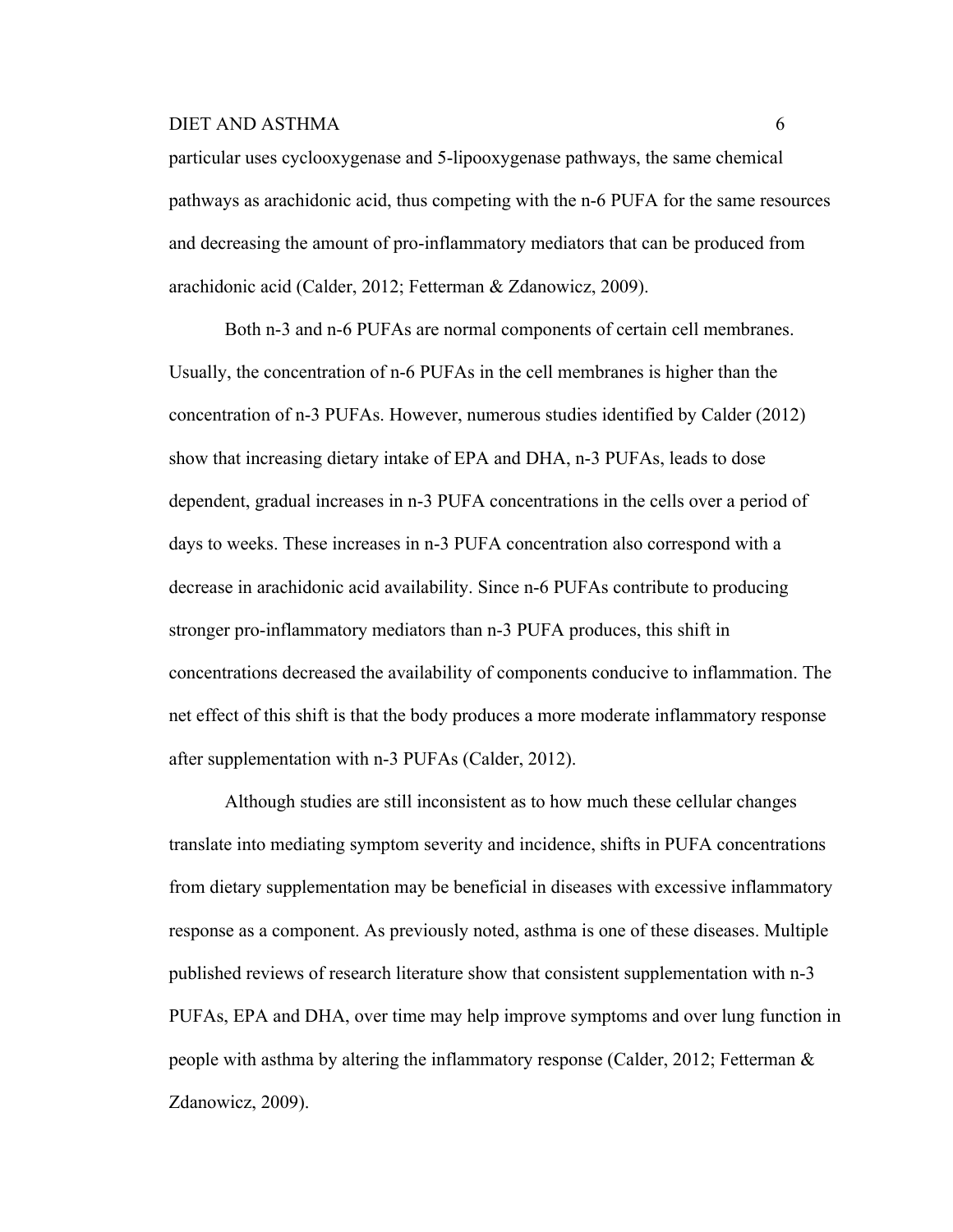The pathophysiology of asthma is characterized by airway hyper-reactivity, bronchoconstriction, and airway edema. In other words, the lungs of asthmatic patients are easily irritated and prone to a level of inflammation that exceeds what is beneficial for maintaining a healthy airway. When inflammation is triggered, the asthmatic airway becomes smaller and starts to accumulate fluid, increasing the work of breathing and potentially occluding the airway to the point where the asthmatic patient cannot breathe at all. The inflammatory process of asthma starts with increased involvement of interleukin-4, immunoglobulin E, and mast cells; then as inflammatory mediators are produced, blood vessels dilate and allow various cells and mediators into the area of inflammation, leading to bronchoconstriction and mucus accumulation (Kaufman, 2014). The main idea behind supplementation with fatty acids in asthmatic patients is that the shift in production of inflammatory substances, including interleukins, will limit the severity of the inflammatory response and help asthmatic patients to regain some control over their condition and have improved quality of life (Calder, 2012; Fetterman & Zdanowicz, 2009; Kaufman, 2014; Kitz et al., 2010; Kligler et al., 2011).

One study in 2010 focused on how concentrations of PUFAs in the body correlated with the response of adult asthmatic participants to a known allergen, grass pollen. This study found that participants with asthma generally had significantly lower ratios of n-3:n-6 PUFAs in their bodies compared to the healthy control group. There was also a strong positive correlation between low n-3:n-6 PUFA ratio and stronger inflammatory response in asthmatic participants, as shown by bronchial constriction. Participants with high levels of n-3 PUFA relative to n-6 PUFA had less severe responses to a known asthma trigger than participants with low n-3 PUFA. This study concluded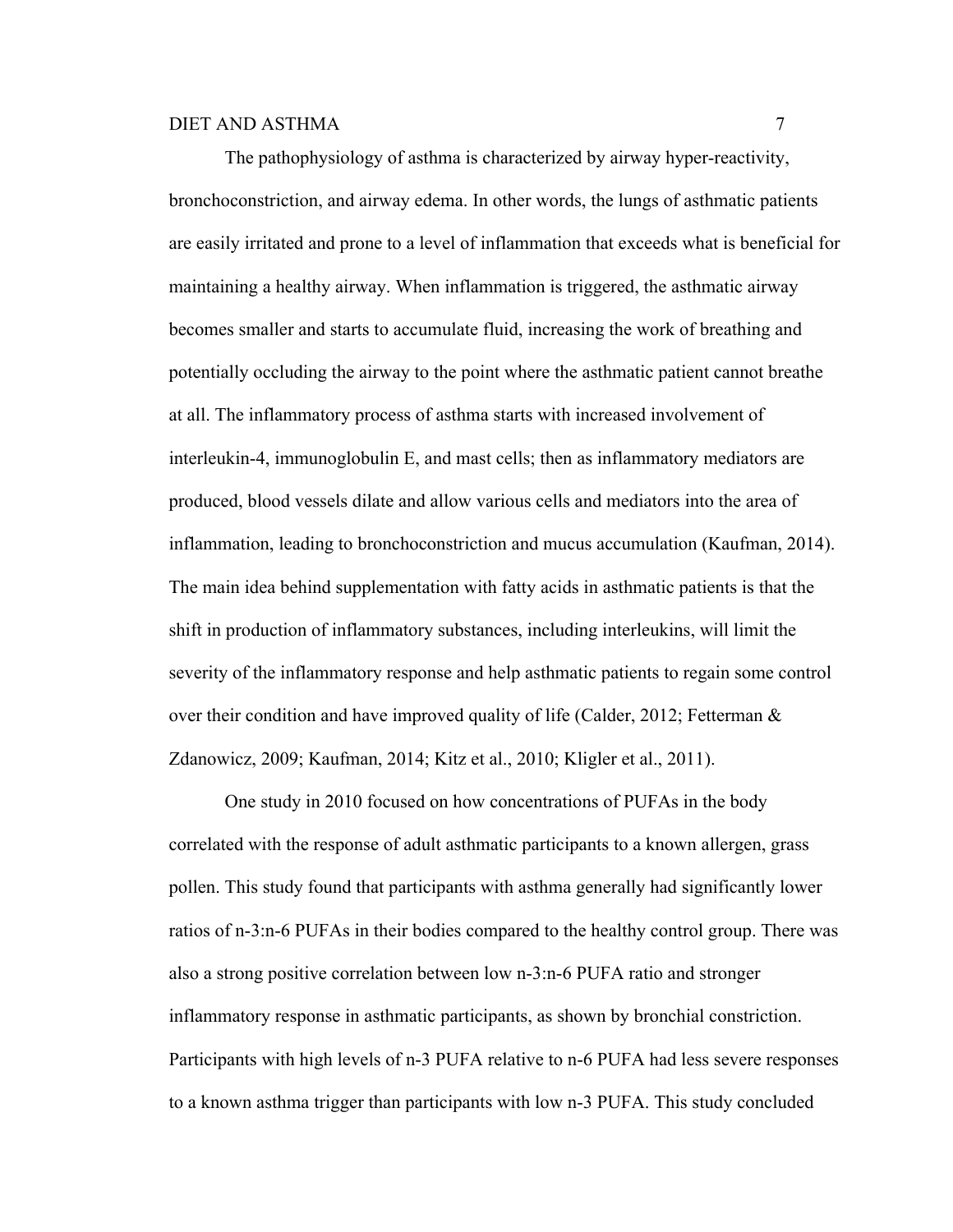that n-3 PUFA was beneficial for the participants of this study and suggested that other people with asthma might benefit from increasing n-3 PUFA dietary intake, although the small sample size and the inclusion of only one phenotype of asthma limits how much these results can be generalized to the larger population of people with asthma. Another limitation is that the design of this study can only result in identifying correlations, not causation (Kitz et al., 2010).

Another study in 2011 examined lung function, asthma control, and dietary intake of fatty acids in 174 people with asthma, looking for any significant causal or correlational relationship between dietary fatty acids and asthma. This study found that participants with more asthma control tended to have lower n-6:n-3 ratios than participants with poor asthma control. The results of this study also showed a positive correlation between high asthma control and high concentrations of n-3, alpha-linoleic acid (ALA), EPA, DHA from dietary intake. Researchers concluded that diets high in n-3 PUFAs might improve patient chances of having good asthma control and reduction in symptoms. However, the small sample size and convenience sampling method limit the generalizability of this study, and the lack of an intervention or control group means that the results cannot prove a cause-effect relationship between dietary fatty acids and asthma control (Barros et al., 2011).

Some studies assess impact of dietary fatty acids by incorporating n-3 PUFA supplementation into more comprehensive interventions, making it difficult to link health benefits directly to the effects of n-3 PUFA. One such study by Kligler et al. (2011) tested the effectiveness of adding multiple complementary therapies to asthma patients receiving standard medical management for their condition. Participants in the control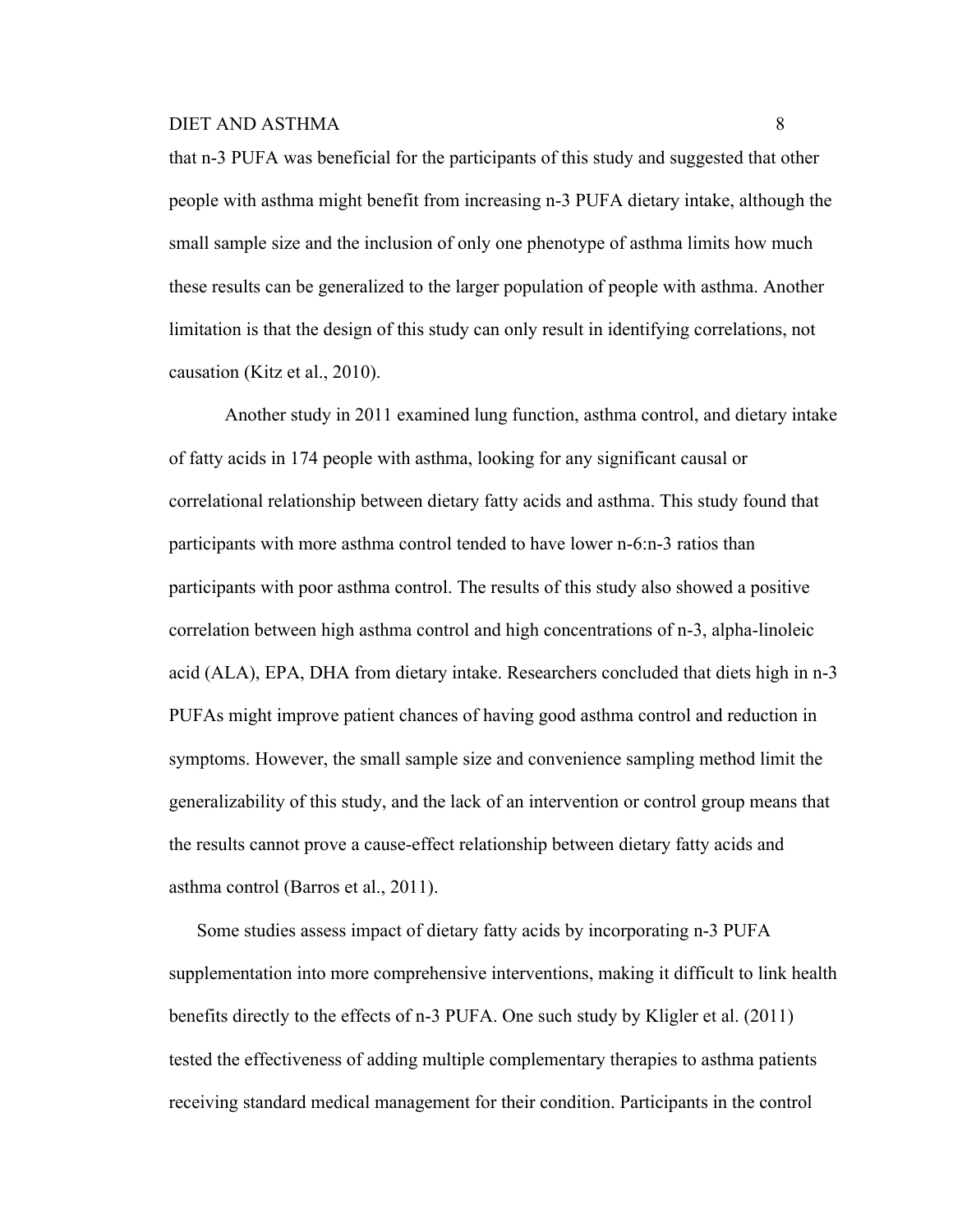group received only the standard medical treatment of asthma, while participants in the intervention group received various complementary therapies in addition to the standard medical treatment. Among these interventions was regular supplementation of fish oil, a substance high in n-3 PUFAs EPA and DHAs. This study also included group sessions of yoga, journaling, dietary counseling, and supplements of vitamin C and hops extract. The study lasted for 6 months and showed improved quality of life and reduced symptom incidences as reported by the participants; however, there was no significant change in lung function as measured by spirometry, forced vital capacity (FVC), or forced expiratory volume in the first second (FEV1). While this study demonstrated some level of effectiveness of group-oriented holistic care programs for patients with asthma, the results were inconclusive as to the asthma-related health benefits of dietary n-3 PUFA supplementation (Kligler et al., 2011). Another study focused only on dietary supplementation, but included vitamin A, vitamin C, vitamin E, various antioxidants, zinc, selenium, and calcium in addition to supplementation with fish oil. Patients in this two-month study had significant improvement in asthma control and statistically insignificant improvement in lung function tests, but specific benefits could not be linked directly to fish oil supplementation (Chih-HungGuo et al., 2012).

**Systematic reviews showing inconsistent results across studies.** In general, research literature pertaining to fatty acids and asthma frequently indicates that n-3 PUFAs might be beneficial in asthma, but fails to show consistent results that suggest a measurable impact of dietary n-3 PUFA on adult asthma patients. A systematic review and meta-analysis done by Yang et al. (2013) analyzed 11 prospective cohort studies and 4 randomized control trials pertaining to asthma and dietary intake of fish oil. Several of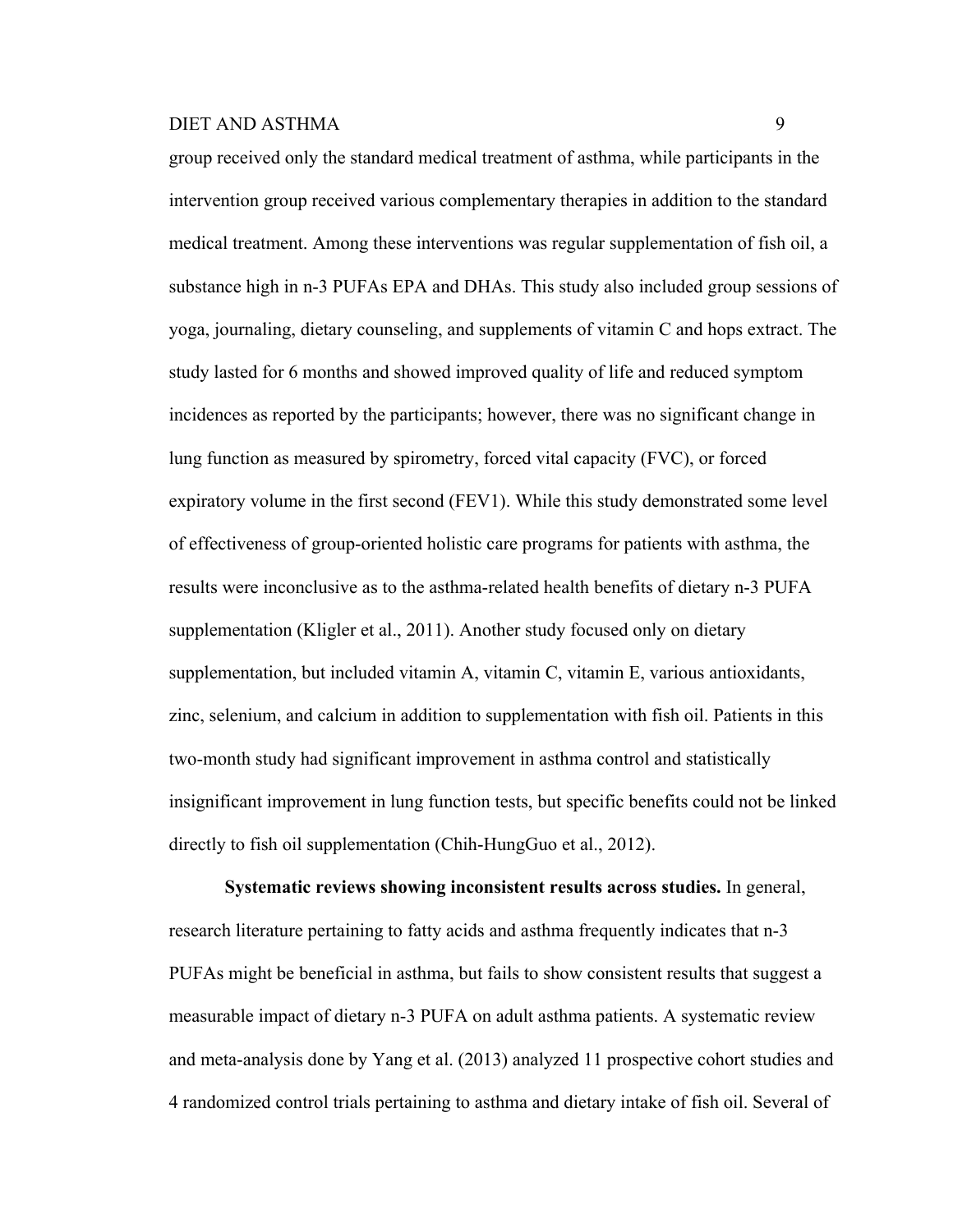the studies considered in this review process were not included in the final analysis because of flaws in how they reported their data, and some of the randomized control trials that were included had small sample sizes that make generalizing results difficult. The finished review indicated that intake of fish oil may be beneficial for reducing the risk of getting asthma in children, but that no reliable conclusions could be drawn from the research pertaining to adults (Yang et al., 2013).

An overview of 23 Cochrane meta-analyses looking at the effectiveness of various complementary therapies, including dietary supplementation with n-3 PUFAs, also concluded that available research fails to establish consistent, reliable, and generalizable data about dietary n-3 PFUAs and asthma. This overview identified that small sample sizes, flawed research designs, and inadequate reporting of study results are prevalent in the research literature on these therapies. These research issues limit the medical professional's ability to draw up clinical guidelines and implement potentially helpful therapeutic interventions, despite pervasive hints at the potential effectiveness of these therapies in asthmatic patients (Roberston-Malt, 2010).

**Possible causes of inconsistent results and areas for further research**. In addition to small study sample sizes and problems with reporting data, other potential reasons for inconsistent results with PUFA supplementation on adult asthmatic patients might be tied to different methods of assessing dietary intake and response to intervention. Some studies use food frequency questionnaires and similar participant reported measures of dietary intake, while other studies analyze blood samples to determine concentrations of different diet-derived substances in the body (Barros et al., 2011; Kitz et al., 2010). Studies can also use a wide variety of methods to measure asthma control, lung function,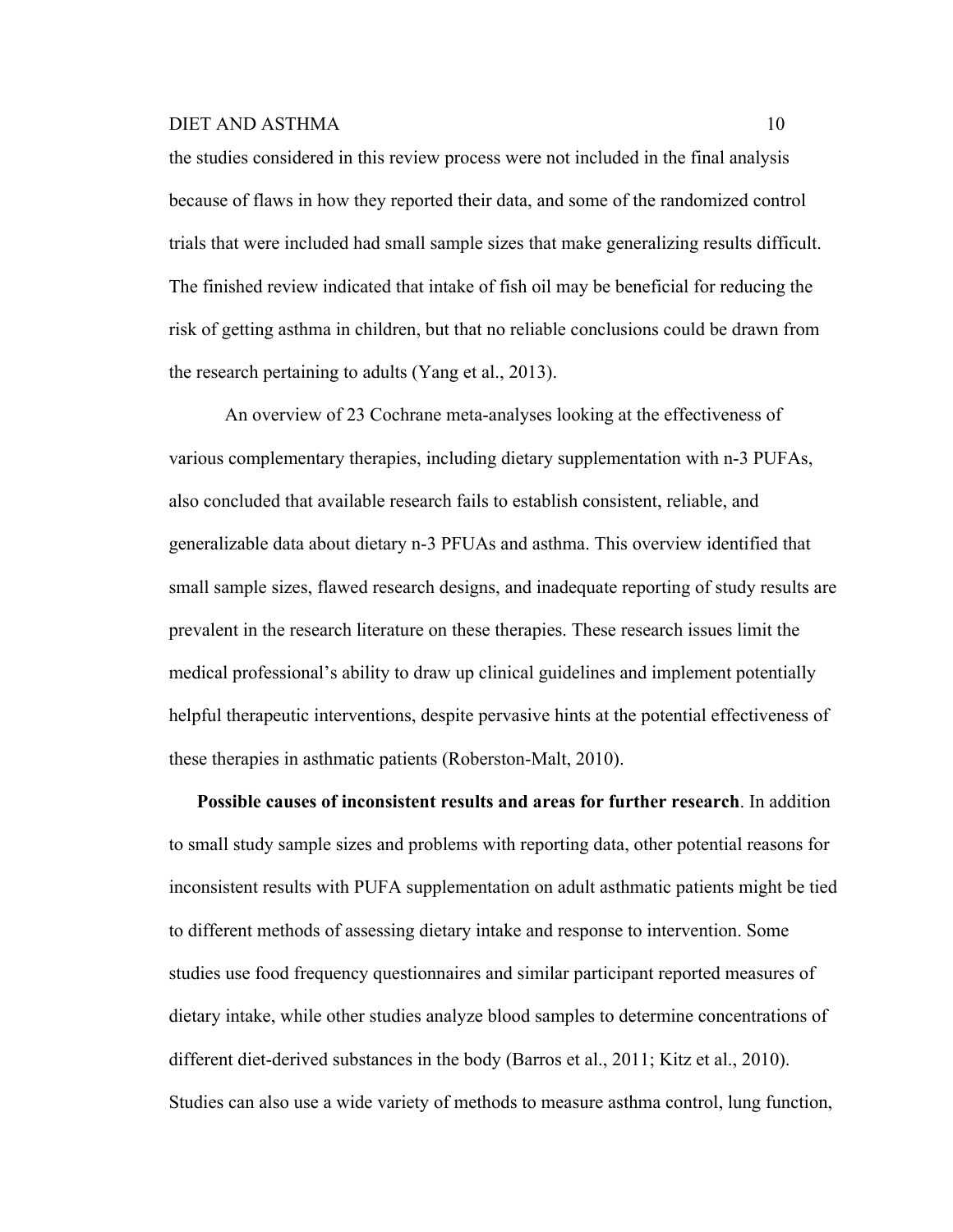and symptom response to intervention, potentially making comparison between studies difficult. Questionnaires rely on patients' perceptions of symptoms, but studies can also include tests like exhaled nitric oxide, FVC, FEV1, spirometry, peak flow meter, or metacholine levels to help determine the overall picture of an asthmatic patient's condition (Barros et al., 2011; Kitz et al., 2010; Kligler et al., 2011).

Other considerations that warrant further research and may account for inconclusive results in the literature include: variations in supplement quality, duration, and dosage levels, and genetic or physiologic variations in asthma presentation causing differences in response to nutritional intervention (Barros et al., 2011; Calder, 2012; Fetterman & Zdanowicz, 2009; Kitz et al., 2010; Mickleborough & Lindley, 2013; Wendell, Baffi, & Holguin, 2014). The last consideration is especially interesting, as further research into asthma phenotypes and polymorphisms might allow clinicians to tailor dietary supplements to specific patients based on genetics and the etiology of a patient's condition (Fetterman & Zdanowicz, 2009; Mickleborough & Lindley, 2013; Wendell et al., 2014).

The literature review conducted by Mickleborough and Lindley (2013) looked at the effectiveness of different dosage schedules and concentrations for n-3 PUFA supplementation as utilized in some studies. For dosages of fish oil, this review identified that supplementation with 3.2 g EPA and 2.2 g DHA daily for three weeks decreased proinflammatory mediators in one study of asthmatic participants, and that some other studies suggest similar dosages might compare with the asthma drug Montelukast in mediating inflammation and bronchoconstriction long-term (Mickleborough & Lindley, 2013), although not every study shows favorable results for short term supplementation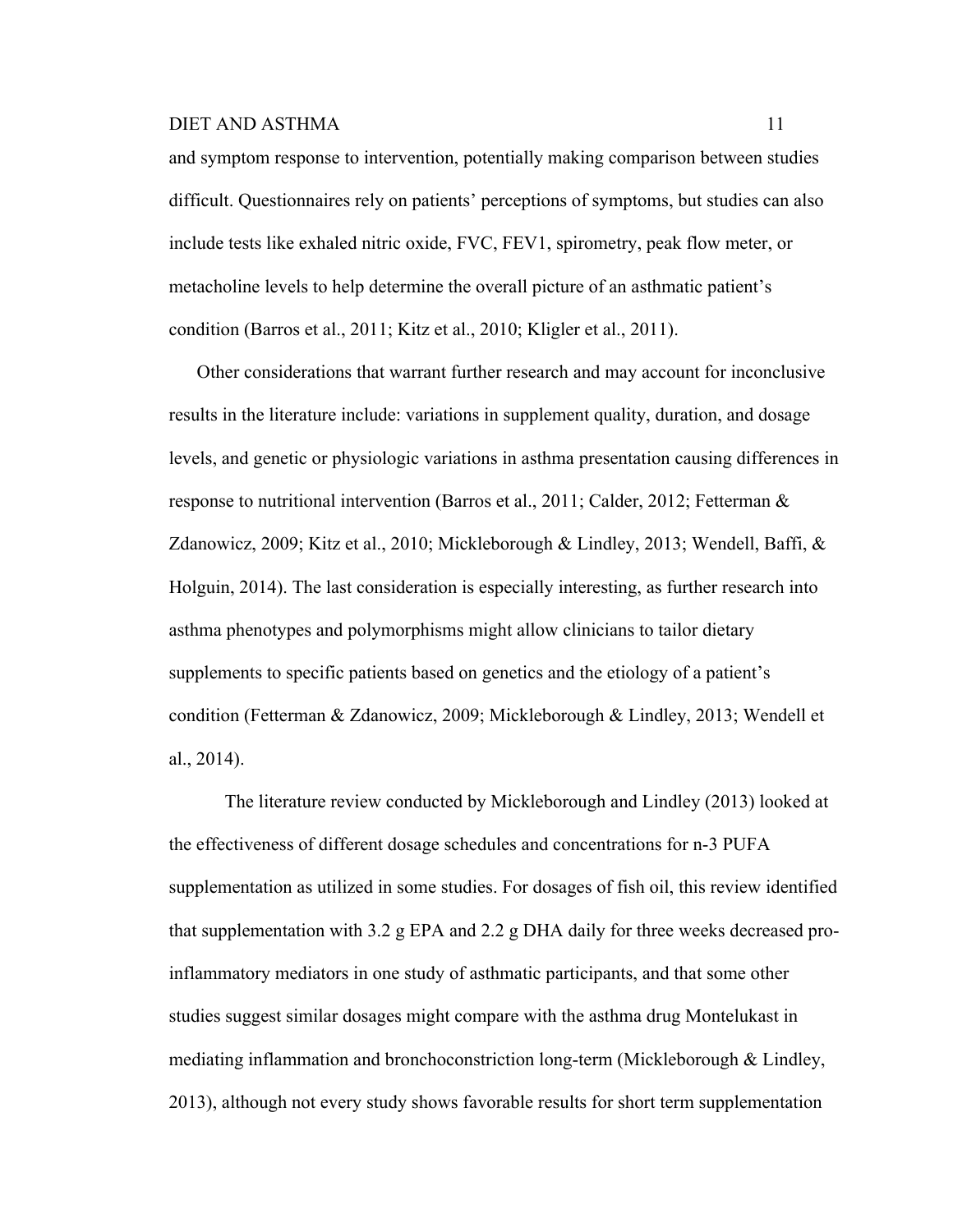with EPA and DHA (Brannan et al., 2015). The Mickleborough and Lindley review also identified studies where smaller doses of EPA and DHA, anywhere from 120 mg to 1 gram daily, were effective at improving FEV1 in small amounts if taken consistently for 10-12 months (Mickleborough & Lindley, 2013). With such a wide range of potentially effective doses, this review suggested that n-3 PUFA supplementation might be most effective if the dose is tailored to specific patient response (Mickleborough & Lindley, 2013).

Tailoring n-3 PUFA doses might be easier with further research into asthma phenotypes and polymorphisms, which various reviews identify as possible reasons for varied participant responses to n-3 PUFA supplementation. A phenotype is an observable characteristic in the body, and in asthma the term is used to differentiate between the variations of triggers. For example, exercise-induced asthma would be a different phenotype than allergy-induced asthma. A polymorphism is a common genetic variation, and some asthma research suggests that responses to dietary intake of fatty acids may be influenced by polymorphisms in the 5-lipoxygenase pathway, which takes arachidonic acid or n-3 PUFAs and produces inflammatory mediators (Calder, 2012; Fetterman & Zdanowicz, 2009; Mickleborough & Lindley, 2013; Wendell et al., 2014).

Further research into the effectiveness of dietary fatty acid supplementation, including how genetics and phenotypes impact asthma response to n-3 PUFAs, might allow for clinicians to eventually develop standards of practice for inclusion of n-3 PUFA as a supplement to current asthma treatment methods. Until that time comes, however, the specific benefits of implementing dietary changes with n-3 PUFAs are unclear for an adult asthmatic patient population. Patient decisions regarding n-3 PUFA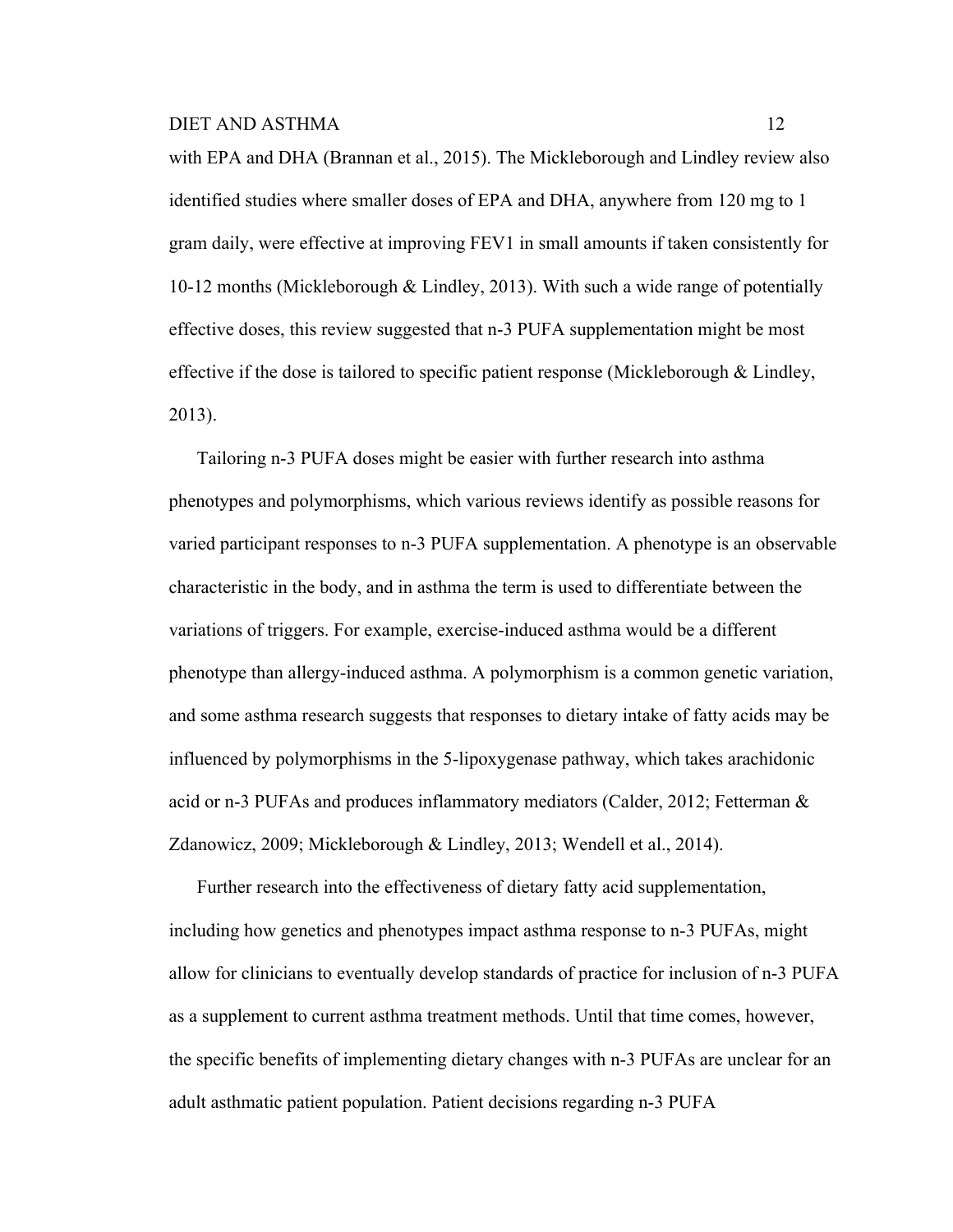supplementation should be made in light of this uncertainty, noting that the main adverse effects of fish oil, a widely used n-3 PUFA supplement, are only a slight fishy aftertaste and the possibility of mild gastrointestinal upset (Fetterman & Zdanowicz, 2009; Mickleborough & Lindley, 2013; Roberston-Malt, 2010).

## **Vitamin D**

Vitamin D is a fat-soluble vitamin that has a known role in regulating bone health and the levels of calcium and phosphorus in the body. There are two types of this vitamin and two ways to increase vitamin D levels in the body. Vitamin  $D_2$ , also known as ergocalciferol, is taken from the diet. Vitamin  $D_3$ , also known as cholecalciferol, is produced within the body when skin is exposed to sunlight (Lehne, 2012a; Lehne 2012b).

Although vitamin D is usually associated with bone health, it may also influence a variety of other body systems, including the respiratory system. One extensive longitudinal study in Germany showed an inverse correlation between levels of vitamin D and risk of mortality related to general health and to cardiovascular, cancer, and respiratory disorders. Participants with low levels of vitamin D tended to have a greater risk of mortality in all disease categories. This study defined vitamin D deficiency as < 30 nmol/L and vitamin D insufficiency as between 30 and 50 nmol/L (ng/mL), and suggested that vitamin D levels > 75 nmol/L might decrease overall risk of death (Schöttker et al., 2013). In addition to those results, a 2013 cross-sectional study done by Khan, Xiao-Mei, and Yue found that low levels of vitamin D were associated with decreased FEV1 and FVC values in overweight and obese participants. While these two studies are not directly tied to asthma, they support the idea that adequate amounts of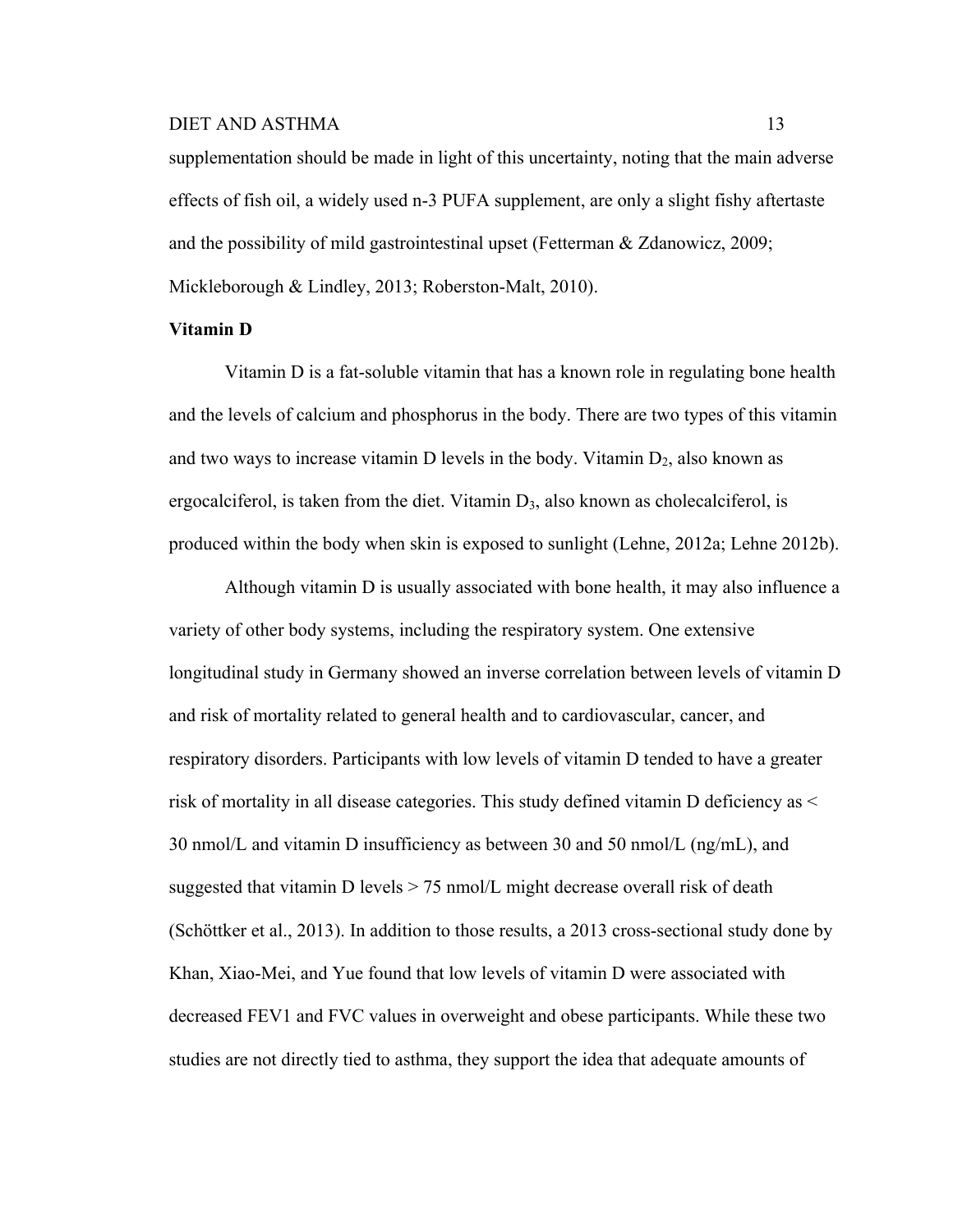vitamin D may have some protective effect on respiratory health (Khan et al., 2013; Schöttker et al., 2013).

The specifics of how and whether vitamin D concentrations in the body impact people with asthma is still largely unclear. There is not a great deal of research looking into this possible relationship. The research that does exist is inconclusive as to how much dietary supplementation with vitamin D might aid asthma patients, although there is evidence to suggest this might be possible. One cross-sectional study done in 2011 looked at blood levels of vitamin D and lung function in 435 Chinese adults who had recently received a diagnosis of asthma. Over 80% of the participants had vitamin D deficiency of  $\leq 50$  nmol/L (ng/mL). There was no control group to compare results to non-asthmatic patients and the study only assessed existing status of the participants, instead of implementing an intervention to test participant response to vitamin D. Despite these limitations, however, this study found a strong positive correlation between vitamin D levels and lung function, as measured by FEV1 and FVC (Li et al., 2011).

The results of other, smaller cross-sectional studies done between 2010 and 2013 are consistent with this picture of vitamin D levels and asthma. A 2010 study looked at vitamin D levels, airway hyper-reactivity, and patient response to corticosteroids for treatment of asthma. This study identified a strong association between vitamin D less than 30 ng/mL (nmol/L) and increased airway hyper-reactivity in response to inhaled methacholine challenge. This study also found an association between low vitamin D levels and a decrease in effectiveness of glucocorticoids used in the treatment of asthma (Sutherland, Goleva, Jackson, Stevens, & Leung, 2010). A 2013 study found similar associations between inadequate vitamin D levels and poor asthma control, although it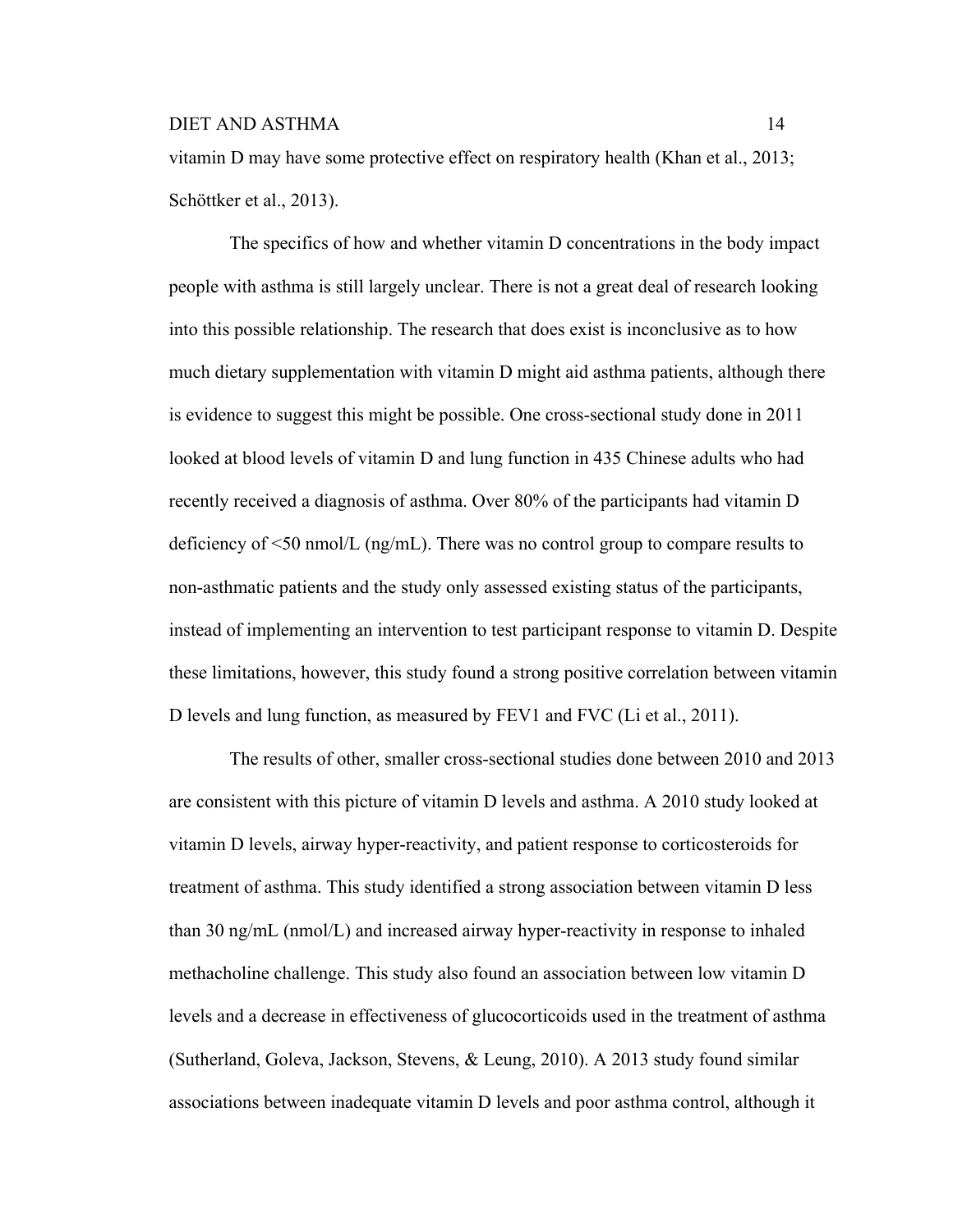did not examine response to asthma medications (Korn, Hübner, Jung, Blettner, & Buhl, 2013). While these cross-sectional studies provide a rationale for potential effectiveness of vitamin D supplementation, experimental studies are needed to establish a cause-effect relationship (Korn et al., 2013; Li et al., 2011; Sutherland et al., 2010).

One randomized control study performed in 2014 aimed to identify how vitamin D supplementation compared to placebo-administration in improving the effectiveness of corticosteroid therapy for adult asthma patients. The researchers hypothesized that vitamin D supplementation might improve participants' asthma control. The primary focus of the study was looking at time until the first failure of treatment, defined as an exacerbation of asthma resulting in a need for increased medication. The results showed no difference in this measurement between the group that received vitamin D supplements and the group that received the placebo. This study did find that the group with vitamin D supplementation had a small but statistically significant drop in the corticosteroid doses necessary for maintaining lung function and asthma control, with a difference of roughly 15  $\mu$ g/d between the final required dose of the intervention group and the placebo group; however, further research is necessary before clinical recommendations can be made for vitamin D supplementation as a component of asthma management (Castro et al., 2014).

Other areas where further research can be directed include how genetic factors of vitamin D absorption, metabolism, and function in the body might influence the risk for developing asthma or experiencing poor symptom control. Polymorphic variations in the genes that influence vitamin D levels might partly explain how different people or people groups can experience varied asthma outcomes and treatment responses. One genetic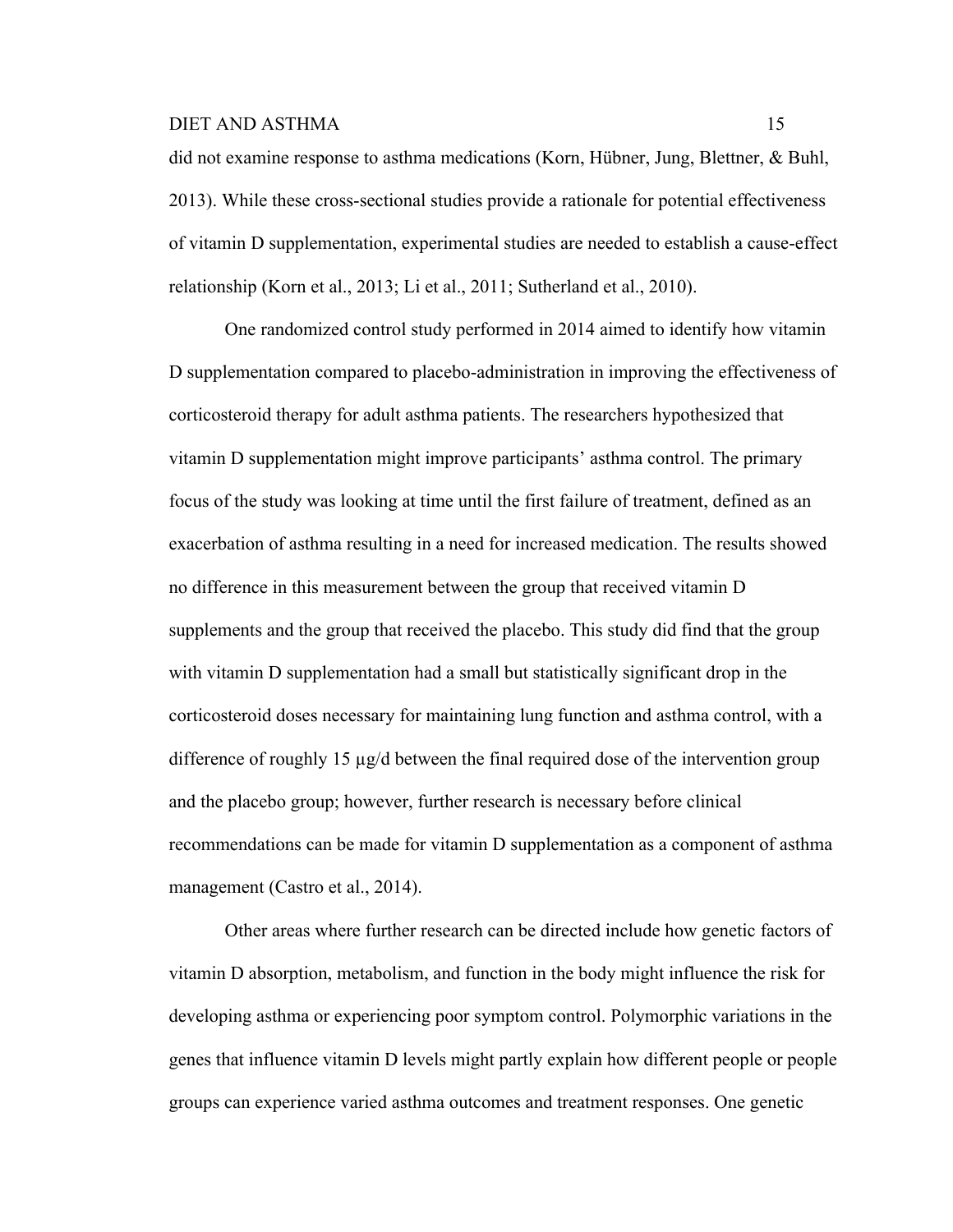analysis of 207 participants from the Chinese Hans ethnic population looked at two polymorphisms of the vitamin D receptor gene. This study found no significant association between the genetic variations and the risk for developing asthma (Fang et al., 2009). Another genetic analysis, this time done with 1,064 French-Canadian participants, looked at 11 genes and 87 single-nucleotide-polymorphisms related to vitamin D in the body. This study found that variations in the IL10, CYP24A1, CYP2R1, ILIRL1, and CD86 genes had a small association with increased incidence of atopic diseases, including asthma (Bossé et al., 2009).

Overall, the effectiveness of vitamin D supplementation as a complementary therapy for asthma control is still unclear. There may be beneficial respiratory effects of maintaining adequate amounts of vitamin D, and not having enough vitamin D from diet or sunlight exposure might have detrimental effects on respiratory health, including in asthma. However, current research literature is mainly focused on correlational studies, and studies trying to establish causal relationships between vitamin D levels and asthma are inconclusive. Research into how polymorphisms might influence vitamin D levels and asthma is promising, but at this point in time, no clear recommendations can be made for incorporating vitamin D nutritional supplementation into a treatment regimen for people with asthma. Maintaining adequate vitamin D levels, however, would not be detrimental to health (Bossé et al., 2009; Castro et al., 2014; Khan et al., 2013; Korn et al., 2013; Li et al., 2011; Schöttker et al., 2013; Sutherland et al., 2010).

# **Antioxidants**

Carotenoids, including beta-cryptoxanthin, alpha-carotene, beta-carotene, lutein, and lycopene, are dietary components that have antioxidant properties and may be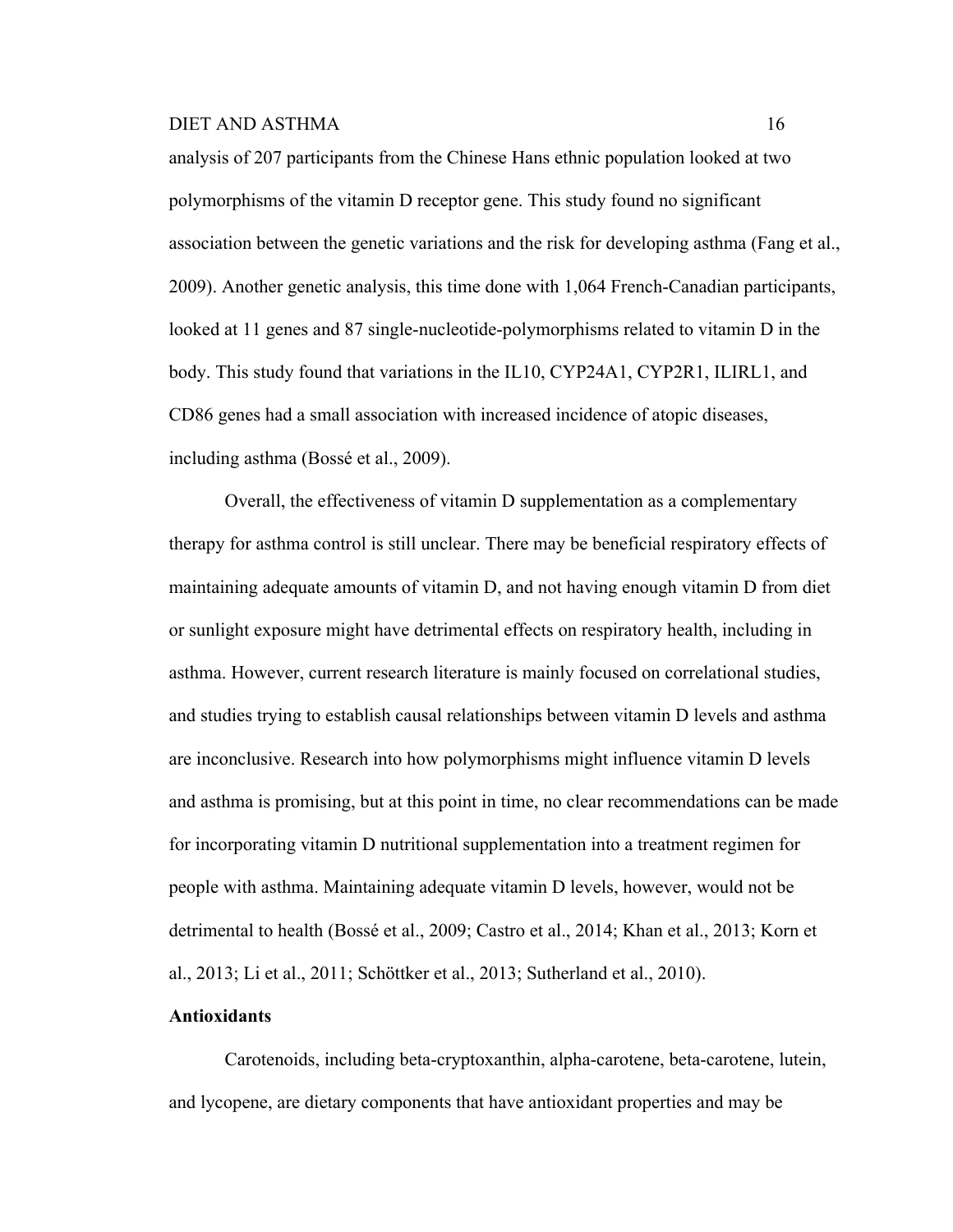beneficial for respiratory health. These nutrients can be found in vegetables and fruits, particularly carrots and tomatoes. In 2011, a prospective cohort study by Thyagarajan et al. aimed to examine a possible association between serum carotenoids and lung function changes, with the hypothesis that participants with high serum carotenoid concentrations would tend to show greater peak and slower decline in lung function over the 20-year study compared to participants with low serum carotenoid concentrations. The participants, 2,701 in total, were between the ages of 18 and 30 years. Results showed a significant positive correlation between initial high levels of alpha-carotene, betacarotene, and beta-cryptoxanthin and greater peak lung function. This study also found a significant inverse association between alpha-carotene, beta-carotene, beta-cryptoxanthin, and lutein levels and rate of lung function decline, and specifically found that a dietary increase in these carotenoids over 15 years had a significant positive correlation with slower declines in lung function (Thyagarajan et al., 2011).

A limitation to this study by Thyagarajan et al. (2011) is that causal relationships between carotenoid intake and lung function cannot be established in a longitudinal cohort study, so only correlation can be established between the different factors. Another problem identified in this study is that variations in participant metabolism of the carotenoids might cause variations in the association of carotenoids with lung function. The variability of carotenoid metabolism may limit the development of generalizable dietary recommendations for asthma therapy, though carotenoids may be considered for inclusion in broader dietary interventions. Further research into carotenoids and lung function is needed to establish possible causal relationships and clear clinical guidelines (Thyagarajan et al., 2011).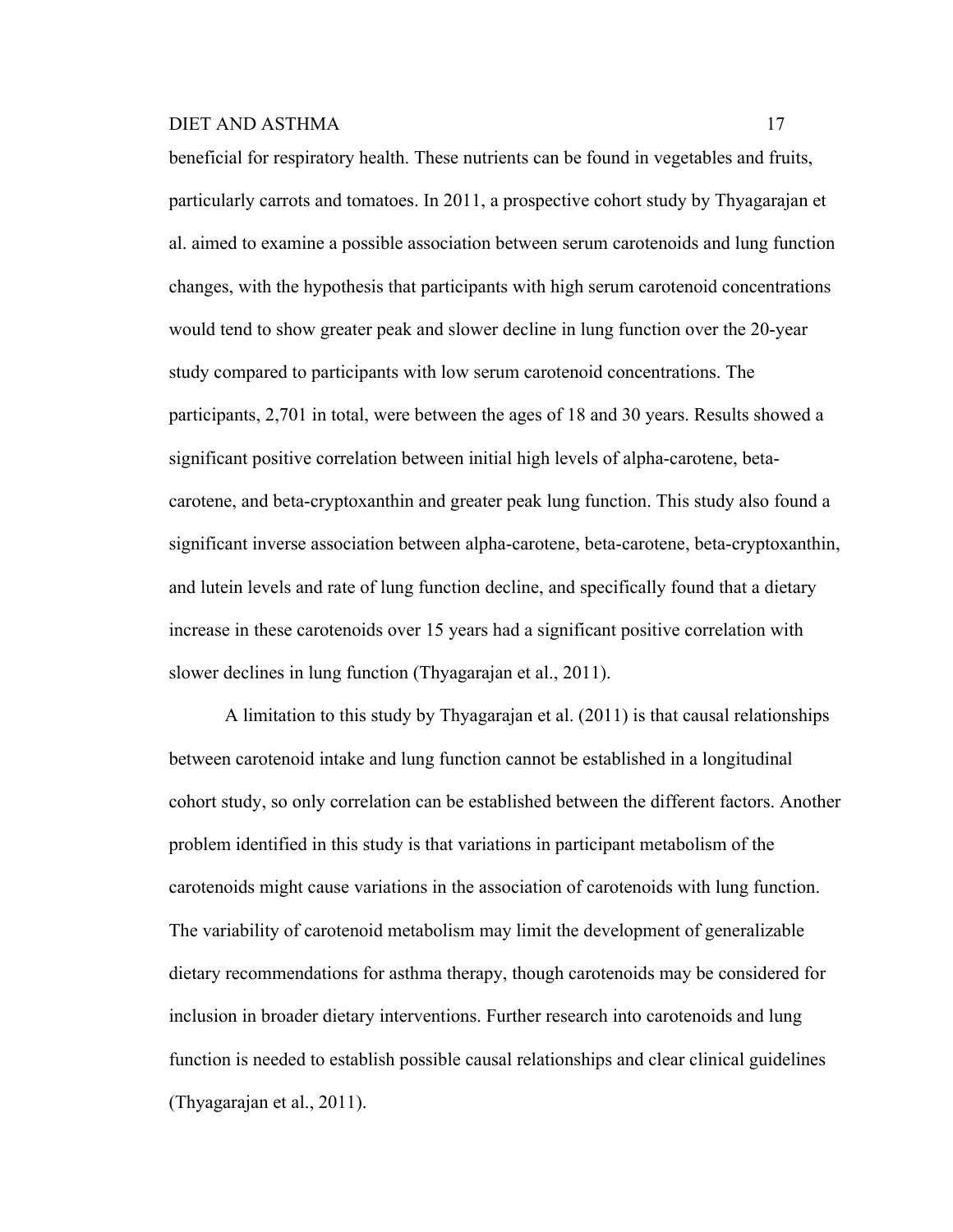Total antioxidant intake is another dietary factor that may be beneficial for maintaining or improving respiratory health. Although the study by Thyagarajan et al. (2011) examined one subset of antioxidants, the carotenoids, studies looking at overall antioxidant intake address how the various antioxidants might interact with each other to create a total effect on respiratory health. In 2012, di Giuseppe et al. observed significant benefits of high total antioxidant intake on lung function. By analyzing the dietary intake and respiratory values of 11,672 participants over a period of 4 years, this study found a significant positive correlation between high antioxidant intake and good lung function. However, the correlation was only statistically significant in participants who were premenopausal women with no smoking history, possibly because this subset of the participant population experienced the least oxidative stress. This study could not establish causality, only correlation between the factors studied (di Giuseppe et al., 2012).

A randomized-controlled trial by Wood et al. (2012) found that participants assigned to a diet high in antioxidants achieved higher FEV, greater vital capacity, and reduced incidence of asthma symptom exacerbation than participants assigned to a diet low in antioxidants. This study included 137 asthmatic adults and lasted for 14 days. Although the small number of participants limits the generalizability of the results, this study suggests that eating a diet rich in antioxidants can improve symptom severity and management in patients with asthma. This study also compared the effects of an antioxidants supplement to the effects of a placebo in the control group, and found that there was no significant difference between the two interventions. Beneficial effects on asthma were only seen in participants assigned to the high antioxidant diet, which included whole foods rather than supplements (Wood et al., 2012). Although research by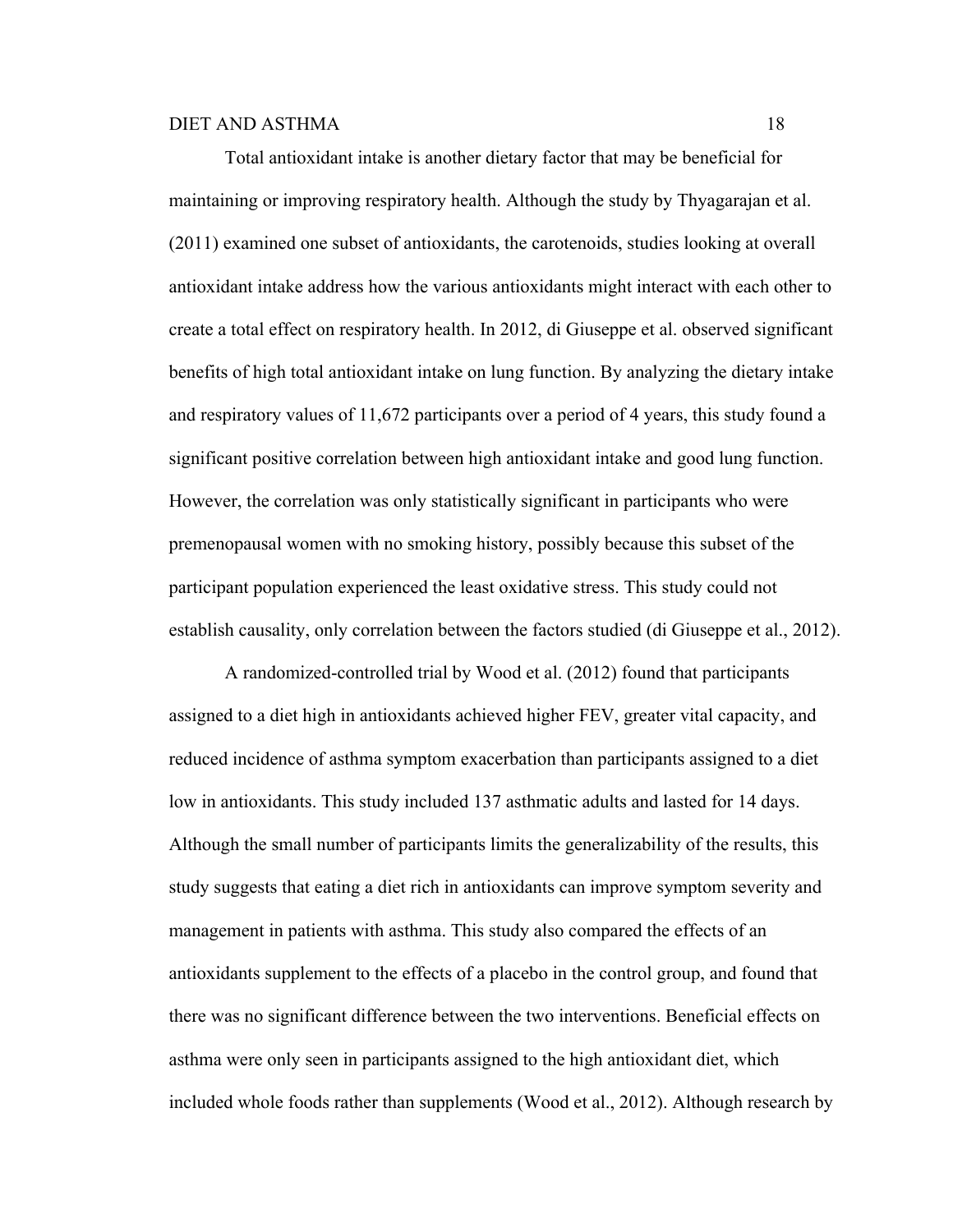Chih-HungGuo et al. (2012) shows that nutritional supplements may improve asthma control and quality of life, the Wood et al. (2012) study suggests that altering the diet to include lots of fruits and vegetables is more effective at achieving positive patient outcomes in adult asthmatics than adding nutritional supplements to normal dietary intake patterns.

# **Nutritional Intake Trends and Specialized Diets**

Analyzing overall diet with reference to respiratory health is also a focus of asthma-related research. One cross-sectional study done by McKeever et al. (2010) looked at the dietary patterns and lung function of 12,648 adult participants in the Netherlands. Diets high in red meats, potato, boiled vegetables, added fat, coffee, and beer had a strong negative correlation with lung function tests and a strong positive correlation with prevalence of chronic obstructive pulmonary disease. These correlations were the most significant for high alcohol and added fat intake. Diets high in refined foods and low in fresh vegetables, fruit, and whole grains were also strongly linked with decline in lung function, though further research is needed before any claims of causation can be made. Also of note, this study found that diets high in vegetables, white meats, wine, and rice and low in dairy products had a small positive correlation between that diet and wheeze in asthmatic patients, with no significant decreases in lung function tests. This diet pattern was also identified as being rich in vitamin C and beta-carotene, while the other diets mentioned were low in vitamin C (McKeever et al., 2010).

Another cross-sectional study done by Rosenkranz, Rosenkranz, & Neessen (2012) looked at dietary trends, asthma diagnosis, and hay fever diagnosis in 156,035 Australian participants. Of these participants, 12% had a diagnosis of asthma and 23%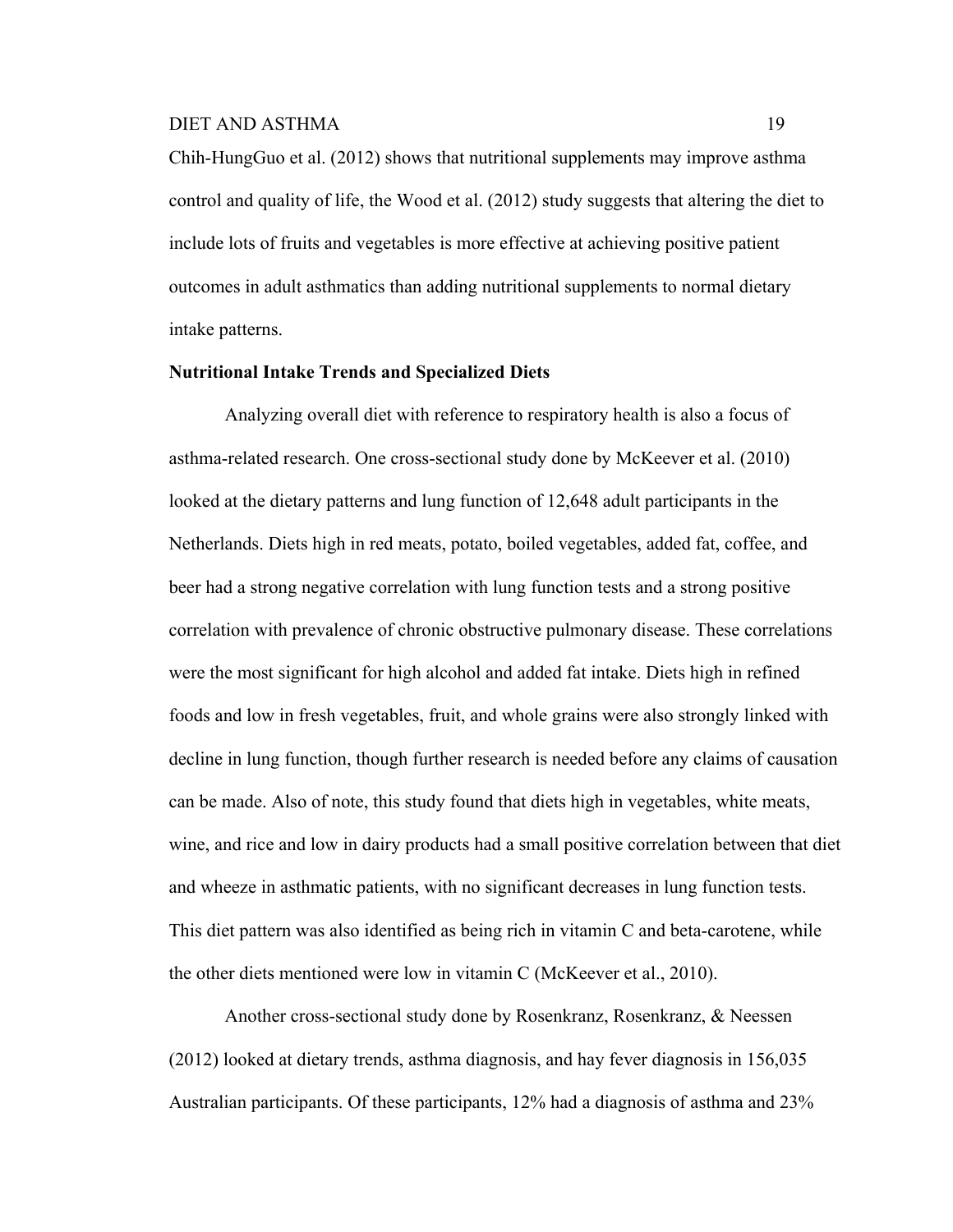had a dual diagnosis of both asthma and hay fever. For the male participants, diets high in red meats, cheeses, and white meats had a significant positive association with a diagnosis of asthma or a combined diagnosis of asthma and hay fever. For female participants, a similar relationship between meat intake and asthma diagnosis was detected, but results also showed that high intake of cheeses and carbohydrates had a negative correlation with these diagnoses. The findings of this study suggest a possible protective effect of carbohydrates and dairy products for women at risk for developing asthma, but the cross-sectional nature of this study limits inference of a cause-and-effect relationship (Rosenkranz, Rosenkranz, & Neessen, 2012).

Specially designed diets like the Mediterranean diet and the Dietary Approaches to Stop Hypertension (DASH) may also help to improve asthma control and reduce symptoms when used in conjunction with standard medical treatment. These diets emphasize fresh fruits, fresh vegetables, whole grains, and fish while limiting overly processed, sodium-rich, and saturated fatty acid-rich foods. While these diets hold potential for improving asthma status, research into their implementation in the adult asthmatic patient population is either ongoing, as is the case for the DASH diet, or requires more extensive research before definitive guidelines can be reached for incorporating these diets into standard clinical practice for asthma management (Ma et al., 2013; Sexton et al., 2013).

One randomized trial with 38 adult asthmatic participants examined the effects of adopting a Mediterranean diet on lung function, quality of life, and frequency of asthmatic symptoms. Participants in the high-intervention group received 41 hours of nutritional counseling, those in the low-intervention group received 2 hours of nutritional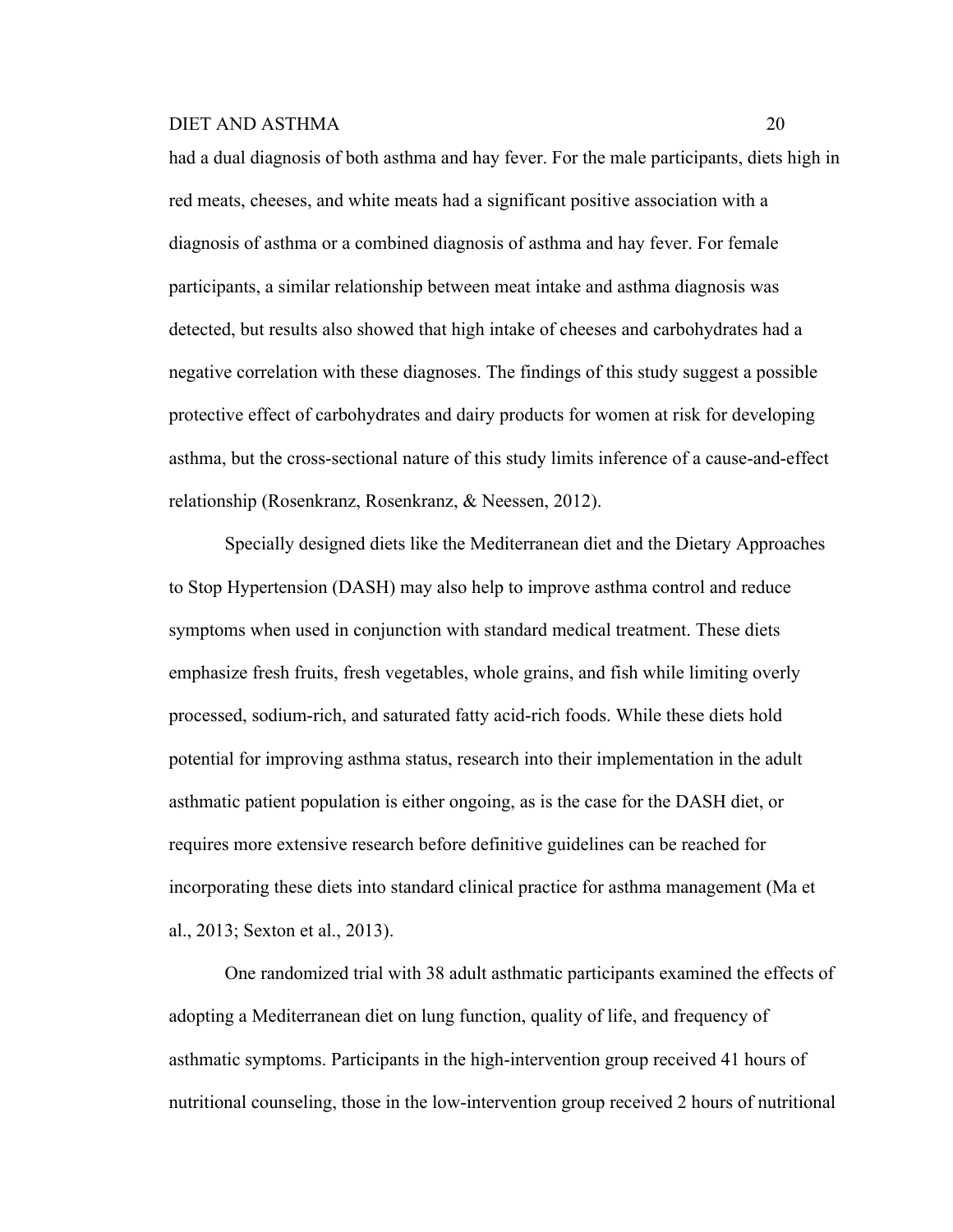counseling, and those in the control group received recipes and an offer for a single session with a dietician. All participants in the group were provided with food vouchers to facilitate access to foods in the Mediterranean diet and to reduce possible socioeconomic compounding factors. The high-intervention group reported greater adherence to the Mediterranean diet than the other groups, eating more fish and fruit and reducing intake of red meats and chicken than those in the low-intervention or control group, suggesting that frequent access to a dietician or equivalent healthcare resource improves a person's likelihood of implementing long-term dietary changes. The highintervention group reported increased quality of life, but the results were not statistically significant, and there were no significant changes in lung function in any of the participant groups. The small sample size of this study may have limited its ability to obtain statistically significant results. An area for future research is to further examine how adhering to the Mediterranean diet may influence asthma in a more extensive group of participants (Sexton et al., 2013).

## **Implementing Dietary Changes**

Knowledge of dietary influences on patients with asthma may be helpful for managing asthma, but an understanding of what motivates a person to make life changes is also key to implementing effective dietary interventions. Financial stress and access to a limited range of food options may negatively influence food selection by discouraging healthy food choices (Nguyen, Shuval, Bertmann, & Yaroch, 2015). Insufficient understanding of nutrition, insufficient motivation, established eating habits, and convenience may also factor into poor decision making when it comes to food selection and asthma management (Calder, Davidson, & Ho, 2011). Patients also might not change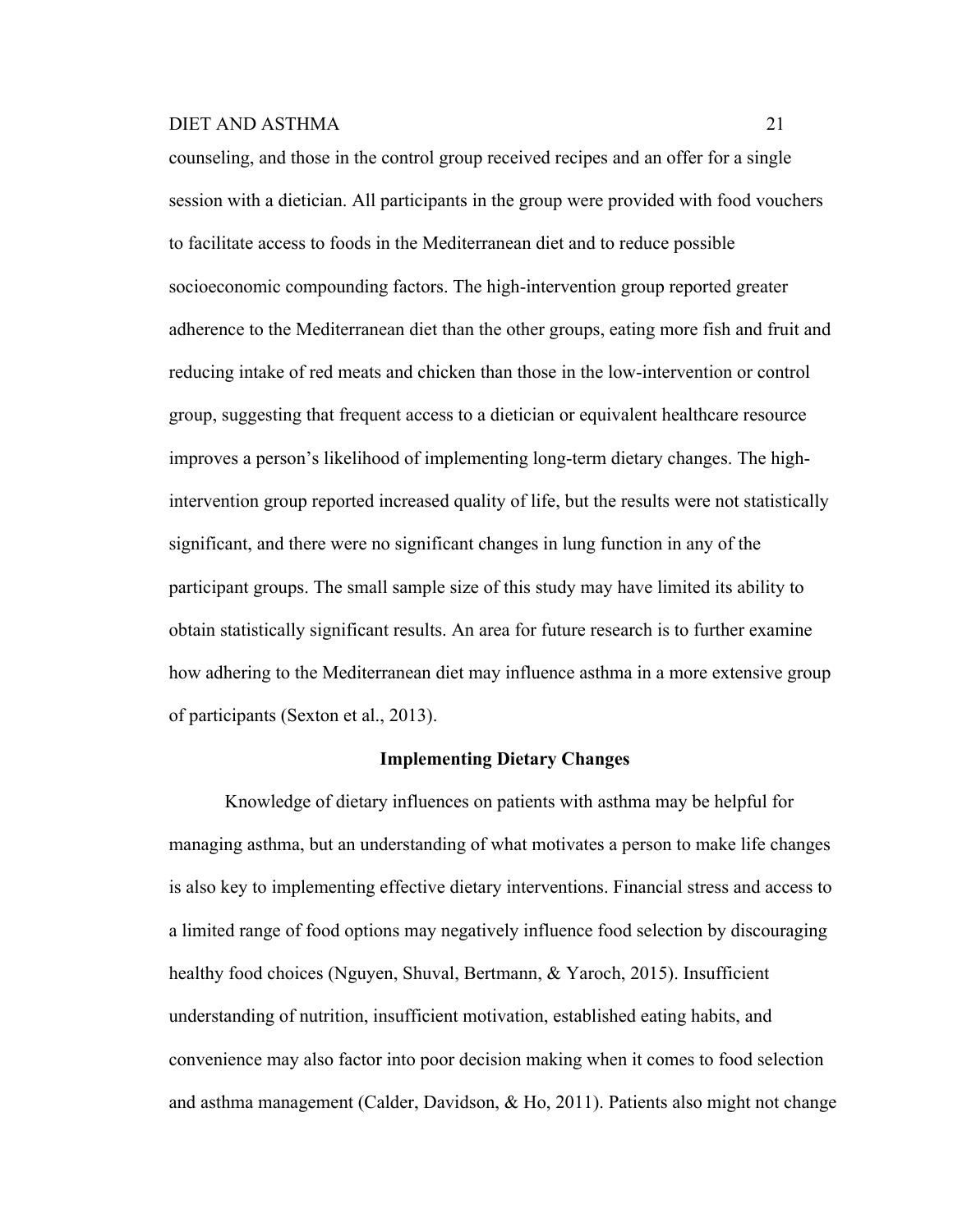their dietary intake if they are unaware that certain changes might help to improve or control their condition, so it is important for healthcare providers to be familiar with and properly educate patients about relevant, accurate, and up to date information regarding all aspects of treatment (Argüder, Yilmaz, Ateş, Misirligil, & Bavbek, 2012; Kligler et al., 2011; Tapp et al., 2014; Zoellner, Van Horn, Gleason, & Boushey, 2015).

The protection motivation theory and the ordered protection motivation theory both involve the ways that a person appraises the severity and likelihood of threats. These two theories emphasize that coping appraisal is more significant than threat appraisal in making dietary decisions. In other words, a person's dietary decisions are influenced by that person's self-identified ability to adapt and that person's confidence in the effectiveness of a change. This means that a person's dietary choices will improve if he or she feels capable of implementing change and if he or she is confident that the change will actually help reduce the threat. While identifying health threats is important, health education is most effective when the focus is on empowering and equipping people for change. Health promotion education materials should thus include health risks while focusing on how to implement dietary changes and how effective the change will be (Calder et al., 2011).

Another important aspect of implementing dietary change is how well information translates from research into evidence-based practice in a clinical setting. If the healthcare team providing care to an asthma patient is unaware of or not implementing the latest advances in nutritional management of this condition, then the patient may not learn of or benefit from the potentially helpful interventions supported in the research literature. This omission could be especially impactful for asthma patients with poor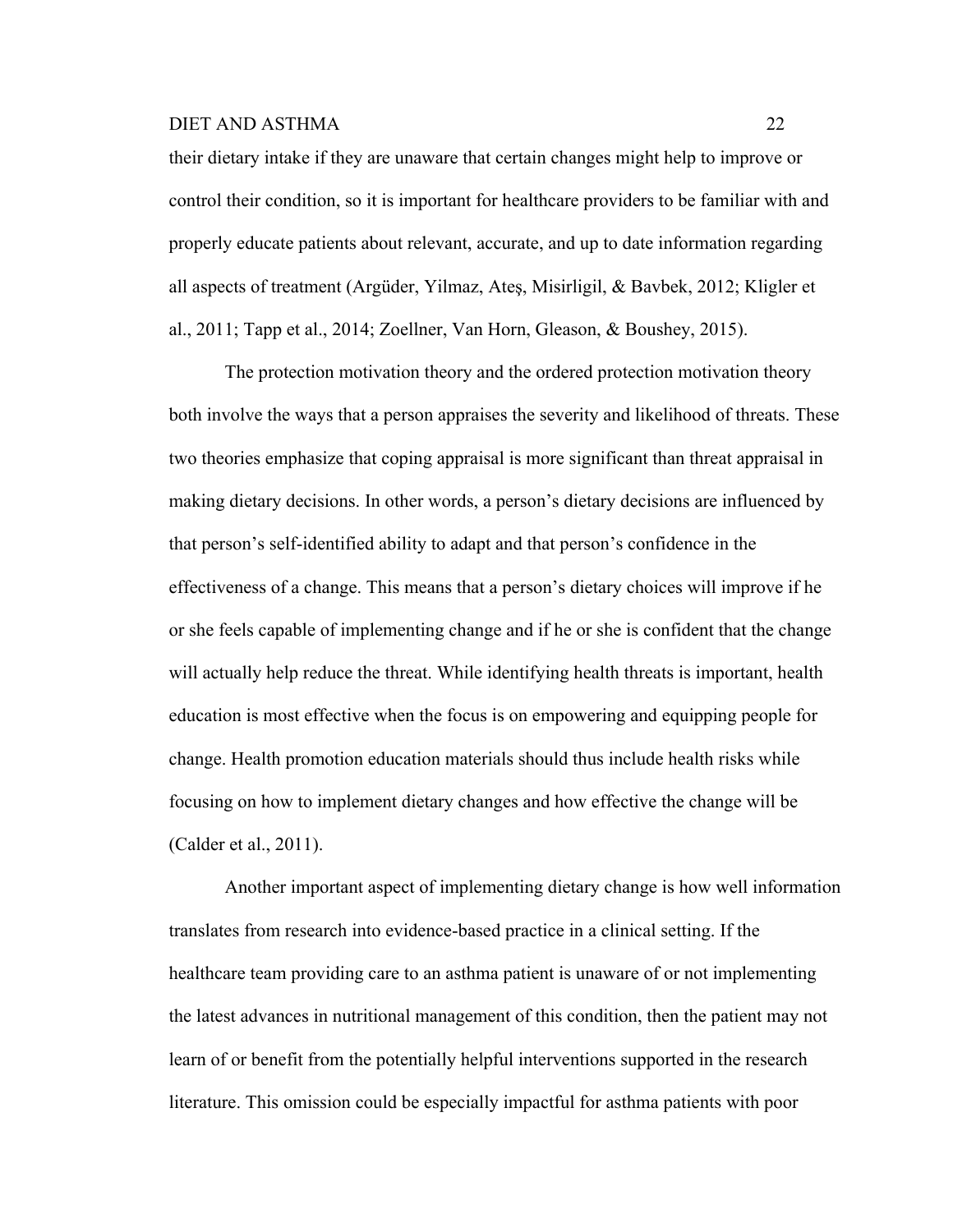response to medications and other standard asthma interventions, as these patients might benefit from additional support measures to improve quality of life and symptom control (Argüder et al., 2012; Kligler et al., 2011; Tapp et al., 2014; Zoellner et al., 2015).

Delays in applying conclusive results from sound research to actual clinical practice are common and can sometimes take over a decade before they benefit actual patients. The more efficiently research is translated into practice, the quicker it can improve patient care. There are multiple methods of trying to organize this translation process; these methods generally include a focus on identifying effective interventions, spreading accurate information about those interventions to the physicians, dieticians, and other care providers, and consistently evaluating implementation of research so that organizations can adapt methods and continuously improve patient care. When developing a new program based on research, one way to help improve effectiveness of the program is to involve the key stakeholders: the target patient population, the community, and health care providers from multiple disciplines (Argüder et al., 2012; Tapp et al., 2014; Zoellner et al., 2015).

In situations involving complementary and alternative medicine (CAM), which can include nutrition changes, the level of familiarity and knowledge a care provider has with these interventions can influence patient education and implementation. A study done by Argüder et al. (2012) surveyed 242 physicians who worked with allergy and asthma patients. The survey asked about the physicians' familiarity with CAM and how comfortable the physicians' felt referring patients to CAM oriented treatments. The CAM referrals included nutrition referrals for asthma patients. This study found that more than half of the physicians surveyed reported having insufficient knowledge about CAM to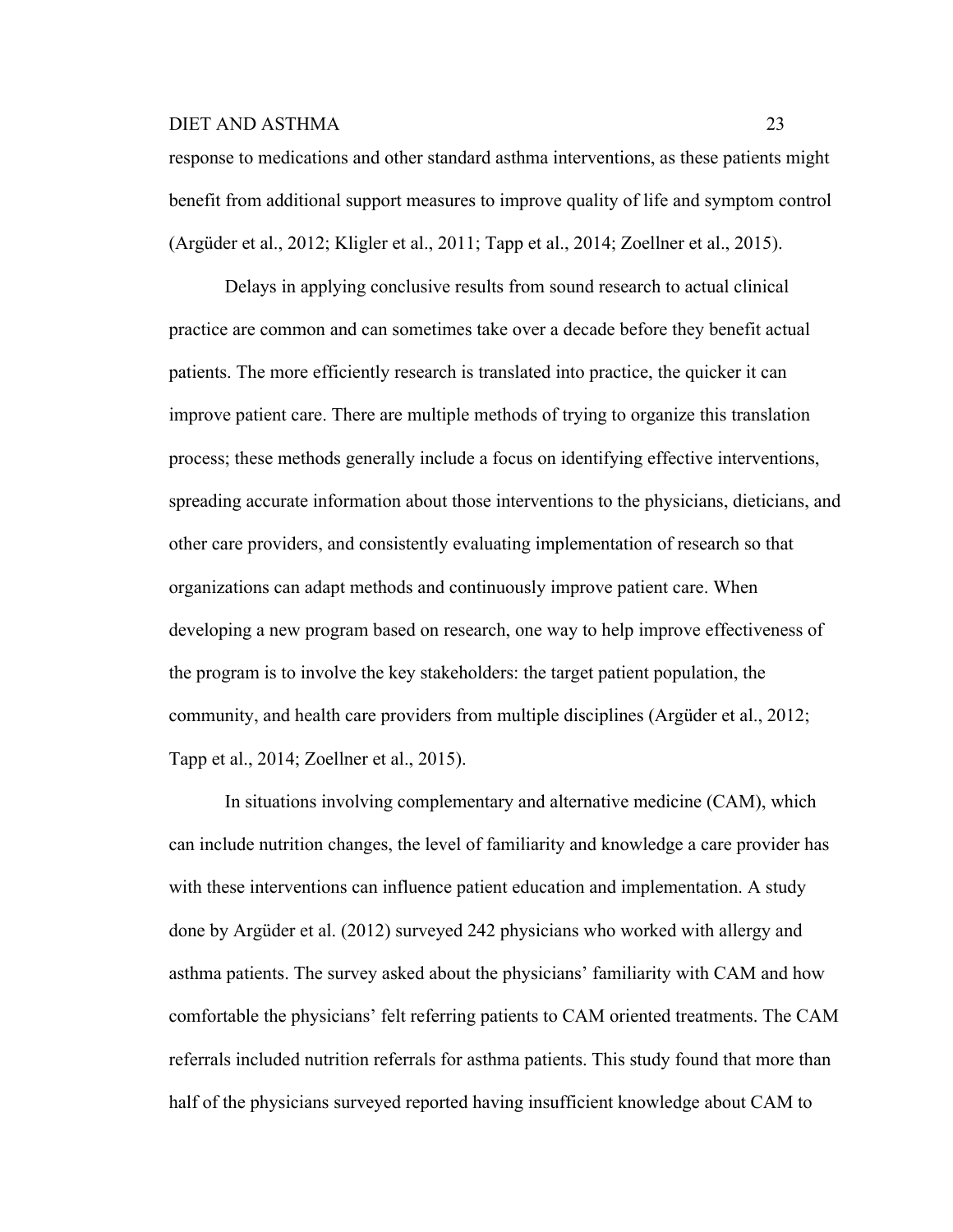meet patient needs, despite having a desire to learn about CAM. The survey reports also found that physicians who felt prepared with adequate information were more likely to share this information with their patients, while those who felt unprepared were more likely to omit CAM referrals from day-to-day practice. While this study has a small sample size and non-experimental design, it provides an opening for questions about how to provide proper information to healthcare providers so that those providers can transmit that information to patients (Argüder et al., 2012).

One ongoing study in North Carolina is looking at various ways to spread information about asthma treatment interventions to primary care clinics using Medicaid and existing research networks. The methods under examination include a method of once-yearly educational events for staff with handouts versus a more intensive method of 12 consecutive weeks of one-hour training sessions for staff on how to use resources for asthma treatment. This study also has a control group of clinics with no specified changes in the method for providing information to staff. The research team conducting this study hypothesizes that the weekly program will be the most effective program at increasing shared-decision making, with medical staff facilitating involvement of patients in developing plans of care. Subsequently, the research team predicts that increasing patient involvement in health care decisions will improve asthma exacerbations and increase patient satisfaction with care. While conclusions cannot be drawn from this study until data collection and analysis is complete, this study is one example of current and future research trends into asthma management and working with patients to identify what they are willing to change in order to improve their condition (Tapp et al., 2014).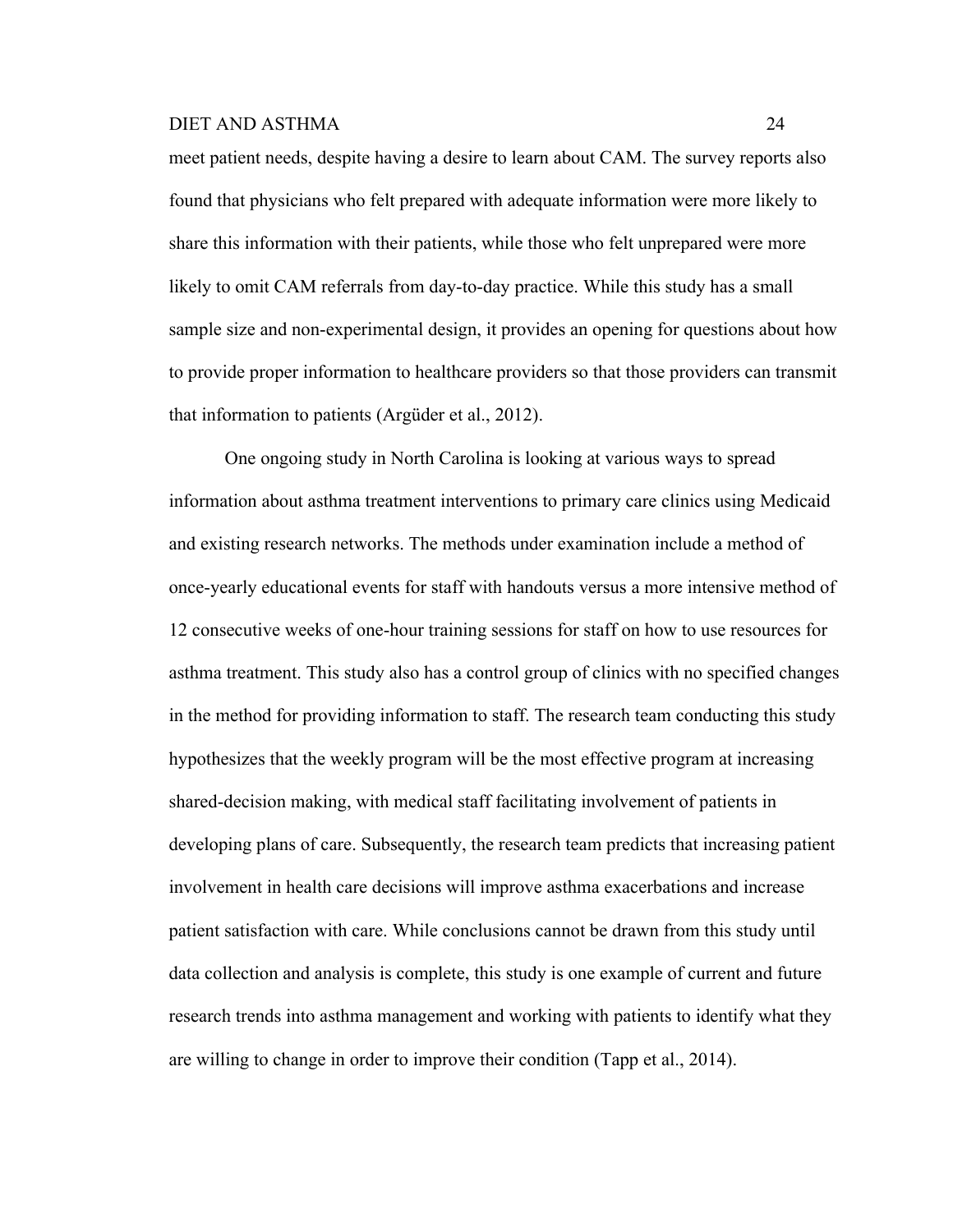#### **Method**

Articles were included in the review if they had publishing dates between 2009 and 2016. Articles published prior to 2009 were excluded unless they represented research that remains fundamental to the subject. Preference for inclusion in this review was given to quantitative research; however, applicable qualitative studies and clinical expertise were included. To be included in the review, articles had to be peer reviewed and the authors had to hold an advanced degree in the area of study. Articles were gathered using EBSCO host and related databases. Key search words included: asthma, diet, nutrition, inflammation, omega-3, omega-6, arachidonic acid, EPA, DHA, polyunsaturated fatty acids, fatty acids, linoleic acid, fish oil, antioxidants, and intervention.

## **Summary**

PUFA, vitamins, antioxidants, and total dietary patterns may influence respiratory health and symptoms in asthma patients. Although further research is needed, diets high in refined or processed foods tend to be associated with poor respiratory health while diets high in fresh fruit, fresh vegetables, whole grains, and fish tend to be associated with good respiratory health or improvement in respiratory health. The role of individual nutrients in respiratory health is not well defined and further research is required to establish clinical guidelines involving standardized doses, quantified therapeutic responses, and the impact of polymorphisms on patient response to various dietary supplementations.

People are more likely to go through with dietary alterations if they perceive that they are capable of enacting change and that the change will be directly beneficial to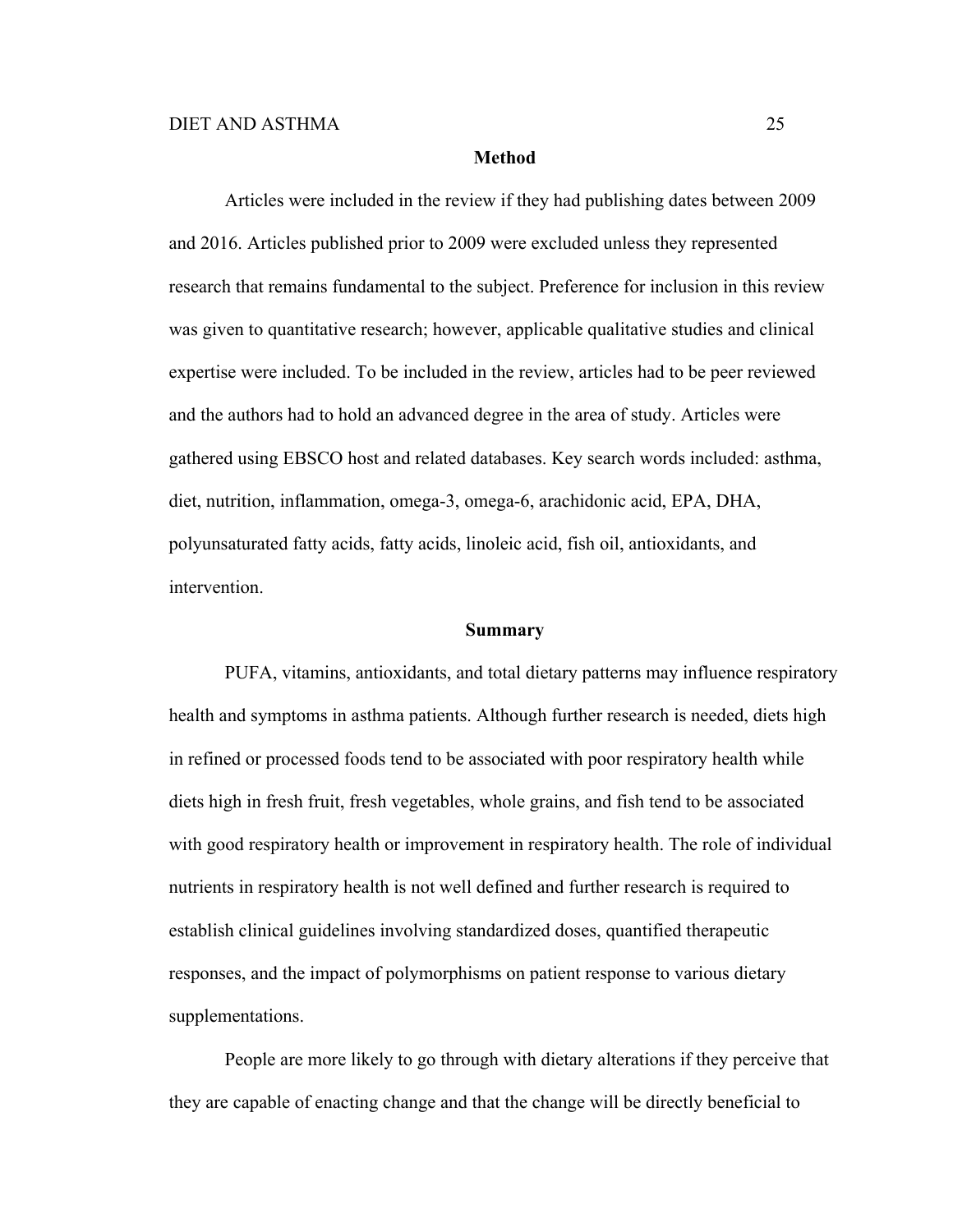them, as opposed to if they simply perceive the risks of an unaltered diet. Also, since nutrients are generally not consumed in isolation from each other, total diet interventions are likely to be more effective at improving health than single nutrient interventions. Education on dietary change should focus on how to implement the new diet and what definitive improvements will result from the change. Though understanding the risks of certain diet patterns is important for patient motivation, patients are more likely to succeed at altering their diet if they feel competent and confident about the effectiveness of their changes.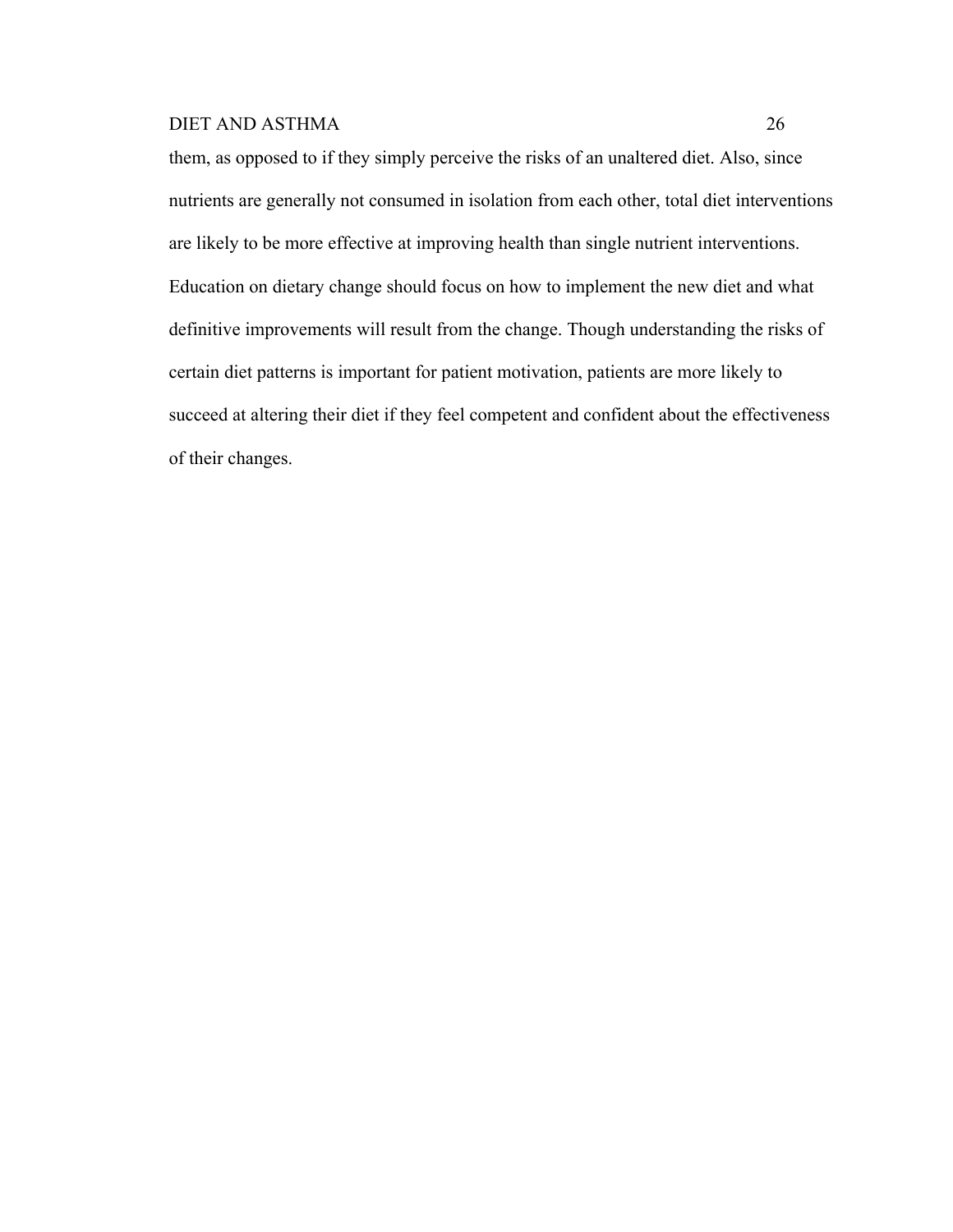## References

- Argüder, E., Yilmaz, İ., Ateş, C., Misirligil, Z., & Bavbek, S. (2012). Self-reported knowledge and approaches toward complementary and alternative medicine among physicians dealing with allergic diseases. *American Journal Of Chinese Medicine, 40*(4), 671-683. doi:10.1142/S0192415X12500504
- Barros, R., Moreira, A., Fonseca, J., Delgado, L., Graça Castel-Branco, M., Haahtela, T., . . . Moreira, P. (2011). Dietary intake of alpha-linolenic acid and low ratio of n-6:N-3 PUFA are associated with decreased exhaled NO and improved asthma control. *The British Journal of Nutrition, 106*(3)*,* 441-50. doi:http://dx.doi.org/10.1017/S0007114511000328
- Bossé, Y., Lemire, M., Poon, A., Daley, D., He, J., Sandford, A., . . . Laprise, C. (2009). Asthma and genes encoding components of the vitamin D pathway. *Respiratory Research*, *10*(1), 98. doi:10.1186/1465-9921-10-98
- Brannan, J. D., Bood, J., Alkhabaz, A., Balgoma, D., Otis, J., Ingrid, D., . . . O'Byrne, P. M. (2015). The effect of omega-3 fatty acids on bronchial hyperresponsiveness, sputum eosinophilia, and mast cell mediators in asthma. *Chest 147*(2), 397-405. doi:10.1378/chest.14-1214.

Calder, P. C. (2012). Long-chain fatty acids and inflammation. *The Proceedings of the Nutrition Society, 71*(2), 284-289. doi:http://dx.doi.org/10.1017/S0029665112000067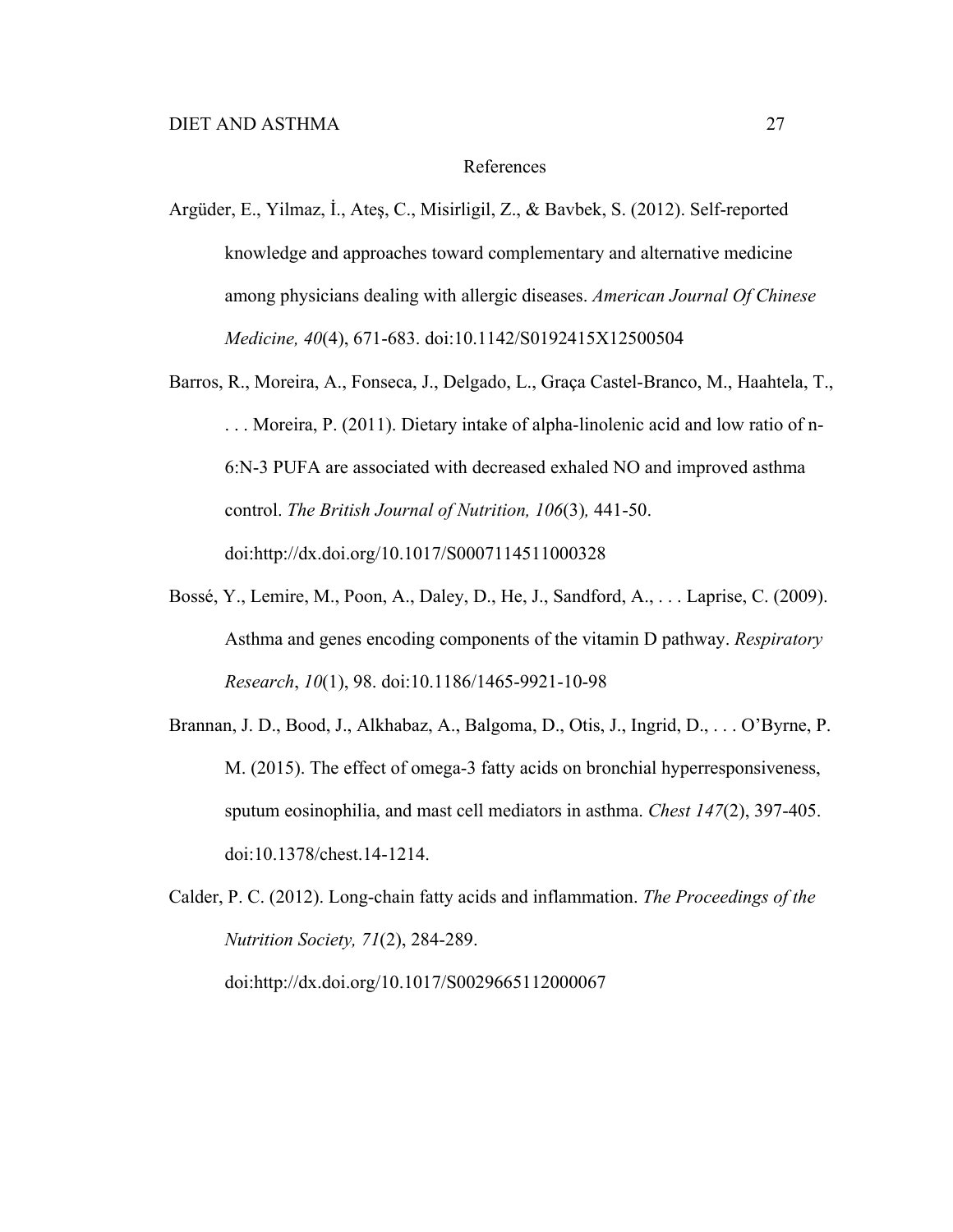Calder, S., Davidson, G., & Ho, R. (2011). Intentions to consume omega-3 fatty acids: A comparison of protection motivation theory and ordered protection motivation theory. *Journal of Dietary Supplements*, *8*(2), 115-134. doi:10.3109/19390211.2011.558569

Castro, M., King, T. S., Kunselman, S. J., Cabana, M. D., Denlinger, L., Holguin, F., . . . Kraft, M. (2014). Effect of vitamin D3 on asthma treatment failures in adults with symptomatic asthma and lower vitamin D levels: The VIDA randomized clinical trial. *JAMA: Journal of The American Medical Association, 311*(20), 2083-2091. doi:10.1001/jama.2014.5052

Chih-HungGuo, Po-Jen, L., Kuan-Pin, L., & Pei-Chung, C. (2012). Nutritional supplement therapy improves oxidative stress, immune response, pulmonary function, and quality of life in allergic asthma patients: An open-lab pilot study. *Alternative Medicine Review, 17*(1), 42-56.

di Giuseppe, R., Arcari, A., Serafini, M., Di Castelnuovo, A., Zito, F., De Curtis, A., . . . Iacoviello, L. (2012). Total dietary antioxidant capacity and lung function in an Italian population: A favorable role in premenopausal/never smoker women. *European Journal of Clinical Nutrition*, *66*(1), 61-68. doi:10.1038/ejcn.2011.148

Fang, W., Gao, L., Liang, W., Xue, H., Bai, P., Lv, M., . . . Zhang, L. (2009). Association analysis of vitamin D receptor gene polymorphisms in Chinese population with asthma. *Iranian Journal Of Allergy, Asthma & Immunology*, *8*(3), 141-147 7p. doi:08.03/ijaai.141147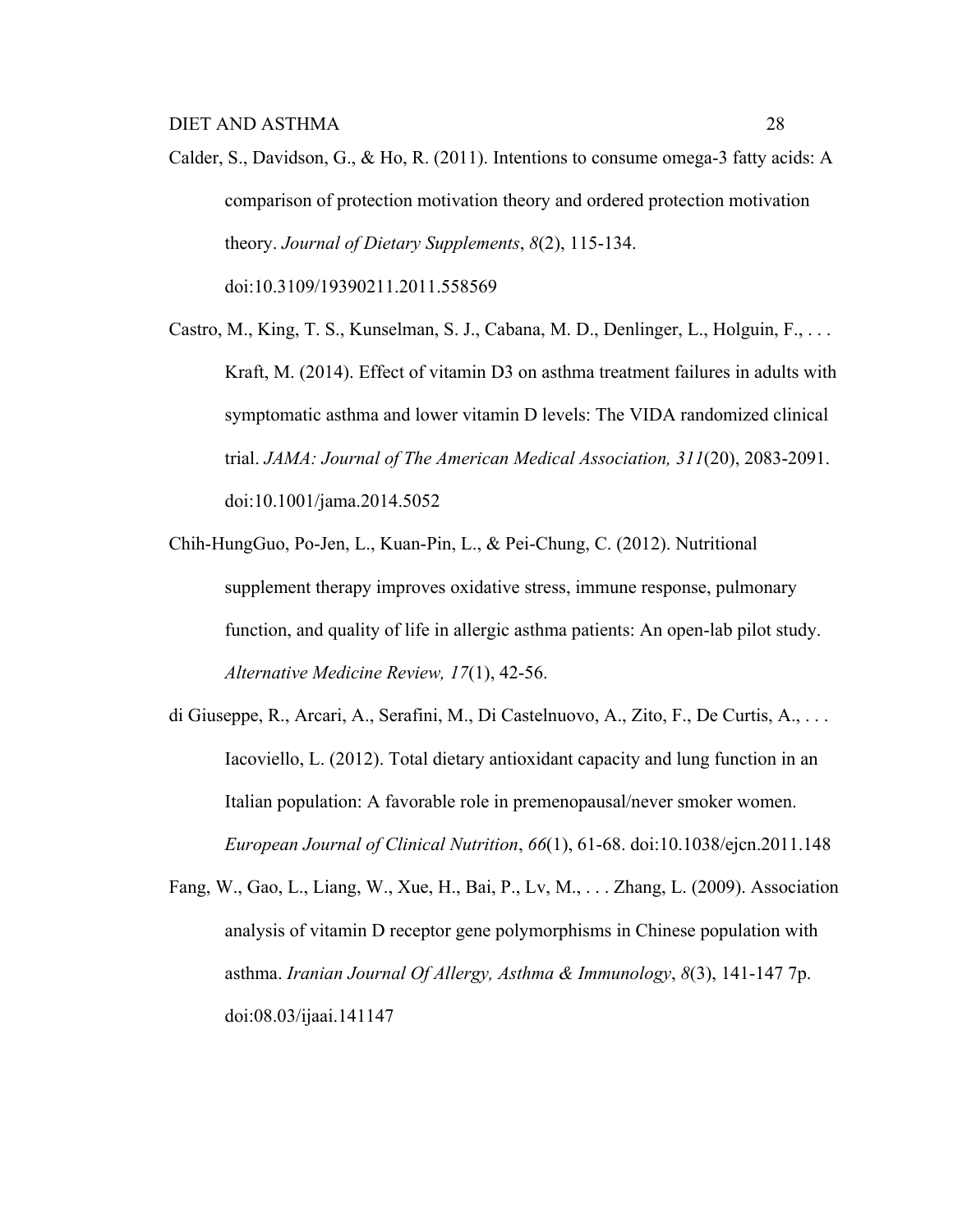Fetterman, J. R. & Zdanowicz, M. (2009). Therapeutic potential of n-3 polyunsaturated fatty acids in disease. *American Journal of Health-System Pharmacy*, *66*(13), 1169-1179. doi:10.2146/ajhp080411

Garcia-Larsen, V., Luczynska, M., Kowalski, M., Voutilainen, H., Ahlström, M., Haahtela, T., . . . Burney, P. (2011). Use of a common food frequency questionnaire (FFQ) to assess dietary patterns and their relation to allergy and asthma in Europe: Pilot study of the GA(2)LEN FFQ. *European Journal of Clinical Nutrition*, *65*(6), 750-756.

- Kaufman, J. S. (2014). Obstructive pulmonary disease. In S.L. Lewis, S.R. Dirksen, M.M. Heitkemper, L. Bucher, & M.M. Harding (Eds.), *Medical-surgical nursing: Assessment of clinical problems (9th ed.)* (pp. 560-611). St. Louis, MO: Elsevier Inc.
- Khan, S., Xiao-Mei, M., & Yue, C. (2013). Plasma 25-hydroxyvitamin D associated with pulmonary function in Canadian adults with excess adiposity. *American Journal of Clinical Nutrition*, *98*(1), 174-179. doi:10.3945/ajcn.112.054734
- Kitz, R., Rose, M. A., Schubert, R., Beermann, C., Kaufmann, A., Böhles, H. J., . . . Zielen, S. (2010). Omega-3 polyunsaturated fatty acids and bronchial inflammation in grass pollen allergy after allergen challenge. *Respiratory Medicine, 104*(12), 1793-8. doi:http://dx.doi.org/10.1016/j.rmed.2010.06.019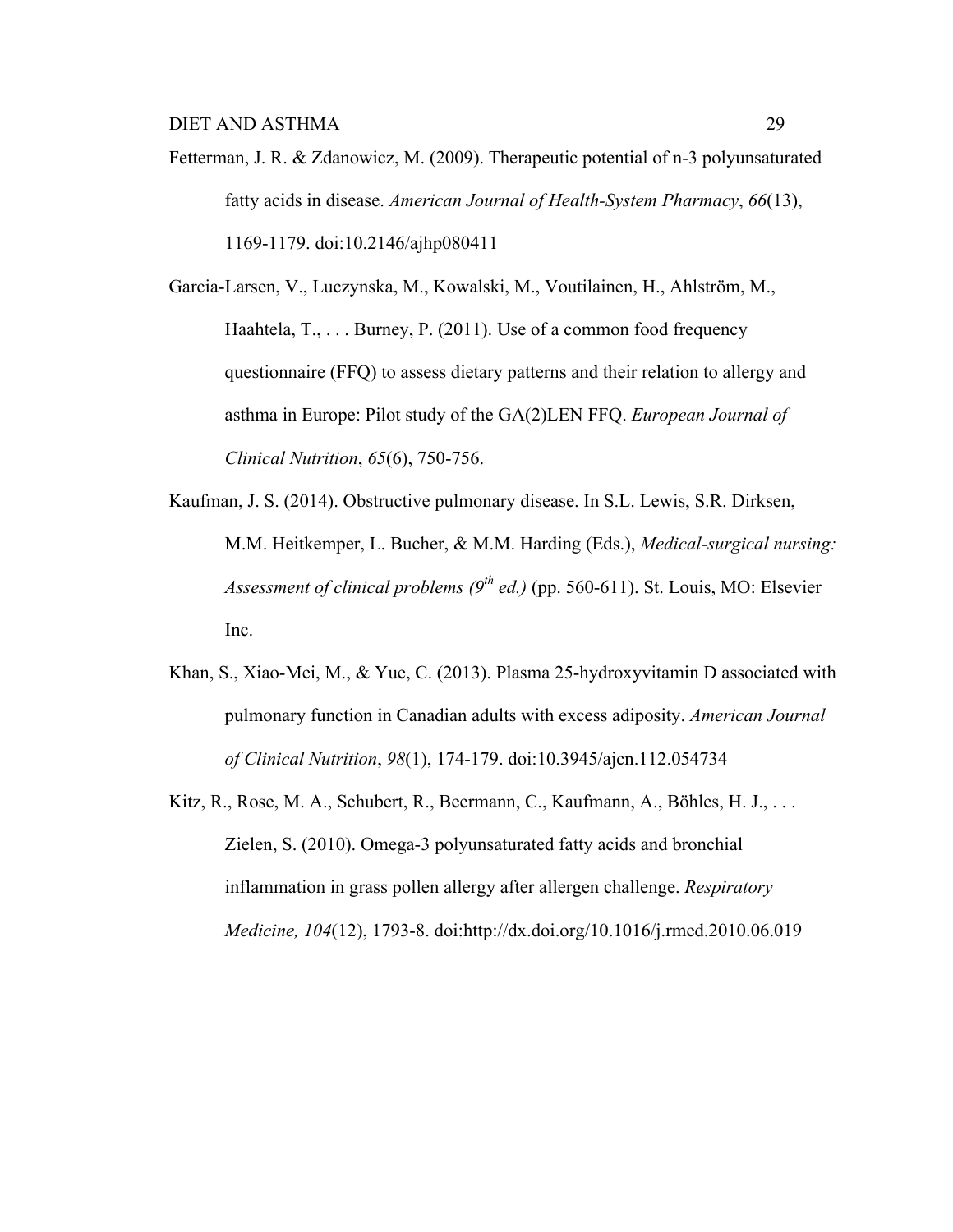- Kligler, B., Homel, P., Blank, A. E., Kenney, J., Levenson, H., & Merrell, W. (2011). Randomized trial of the effect of an integrative medicine approach to the management of asthma in adults on disease-related quality of life and pulmonary function. *Alternative Therapies in Health and Medicine*, *17*(1), 10-15. Retrieved from http://search.proquest.com/docview/851708763?accountid=12085
- Korn, S., Hübner, M., Jung, M., Blettner, M., & Buhl, R. (2013). Severe and uncontrolled adult asthma is associated with vitamin D insufficiency and deficiency. *Respiratory Research*, *14*(1), 25-25. doi:10.1186/1465-9921-14-25
- Lehne, R.A. (2012a). Drugs affecting calcium levels and bone mineralization. In Lehne, *Pharmacology for nursing care* (8<sup>th</sup> ed.). St. Louis, MO: Elsevier Inc.
- Lehne, R.A. (2012b). Vitamins. In Lehne, *Pharmacology for nursing care* (8<sup>th</sup> ed.). St. Louis, MO: Elsevier Inc.
- Li, F., Peng, M., Jiang, L., Sun, Q., Zhang, K., Lian, F., . . . Gao, X. (2011). Vitamin D deficiency is associated with decreased lung function in Chinese adults with asthma. *Respiration, 81*(6), 469-75. doi:http://dx.doi.org/10.1159/000322008
- Ma, J., Strub, P., Lavori, P.W., Buist, A.S., Camargo Jr., C.A., Nadeau, K.C., Wilson, S.R., & Xiao, L. (2013). DASH for asthma: A pilot study of the DASH diet in not-well-controlled adult asthma. *Contemporary Clinical Trials, 35*(2), 55-67.
- McKeever, T., Lewis, S., Cassano, P., Ocké, M., Burney, P., Britton, J., & Smit, H. (2010). Patterns of dietary intake and relation to respiratory disease, forced expiratory volume in 1 s, and decline in 5-y forced expiratory volume. *American Journal of Clinical Nutrition*, *92*(2), 408-415. doi:10.3945/ajcn.2009.29021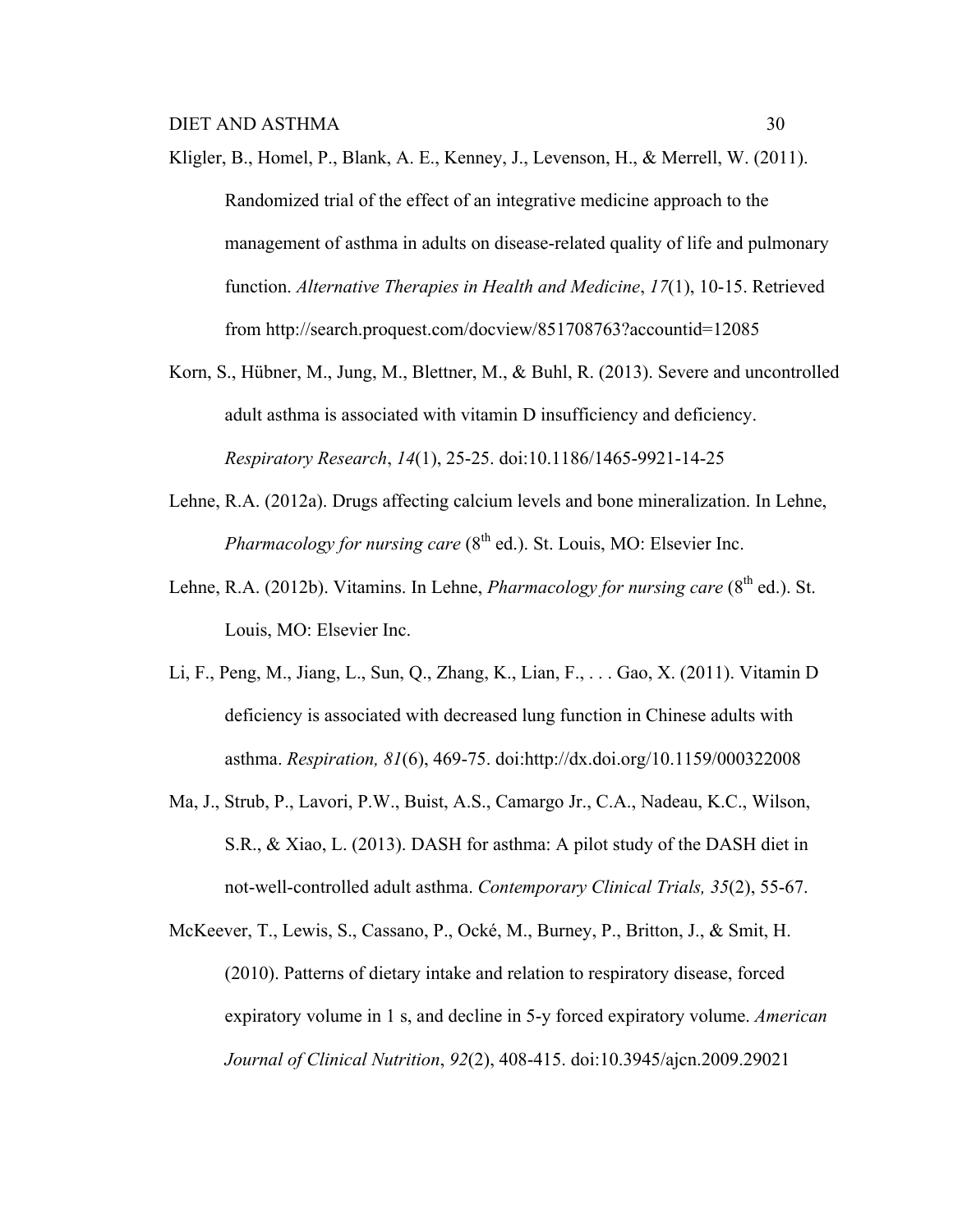Mickleborough, T. D., & Lindley, M. R. (2013). Omega-3 fatty acids: A potential future treatment for asthma? *Expert Review of Respiratory Medicine, 7*(6), 577-80. doi:http://dx.doi.org/10.1586/17476348.2013.841080

Nguyen, B. T., Shuval, K., Bertmann, F., & Yaroch, A. L. (2015). The Supplemental Nutrition Assistance Program, food insecurity, dietary quality, and obesity among US adults. A*merican Journal Of Public Health, 105*(7), 1453-1459. doi:10.2105/AJPH.2015.302580

- Roberston-Malt, S. (2010). Overview of review: Non-medical management of asthma in adults. *International Journal of Nursing Practice, 16*(2), 208-219. doi:10.1111/j.1440-172X.2010.01835.x
- Rosenkranz, R. R., Rosenkranz, S. K., & Neessen, K. J. (2012). Dietary factors associated with lifetime asthma or hayfever diagnosis in Australian middle-aged and older adults: A cross-sectional study. *Nutrition Journal, 11*(1), 84-84. doi:10.1186/1475-2891-11-84
- Schöttker, B., Haug, U., Schomburg, L., Köhrle, J., Perna, L., Müller, H., & ... Brenner, H. (2013). Strong associations of 25-hydroxyvitamin D concentrations with allcause, cardiovascular, cancer, and respiratory disease mortality in a large cohort study. *American Journal of Clinical Nutrition*, *97*(4), 782-793. doi:10.3945/ajcn.112.047712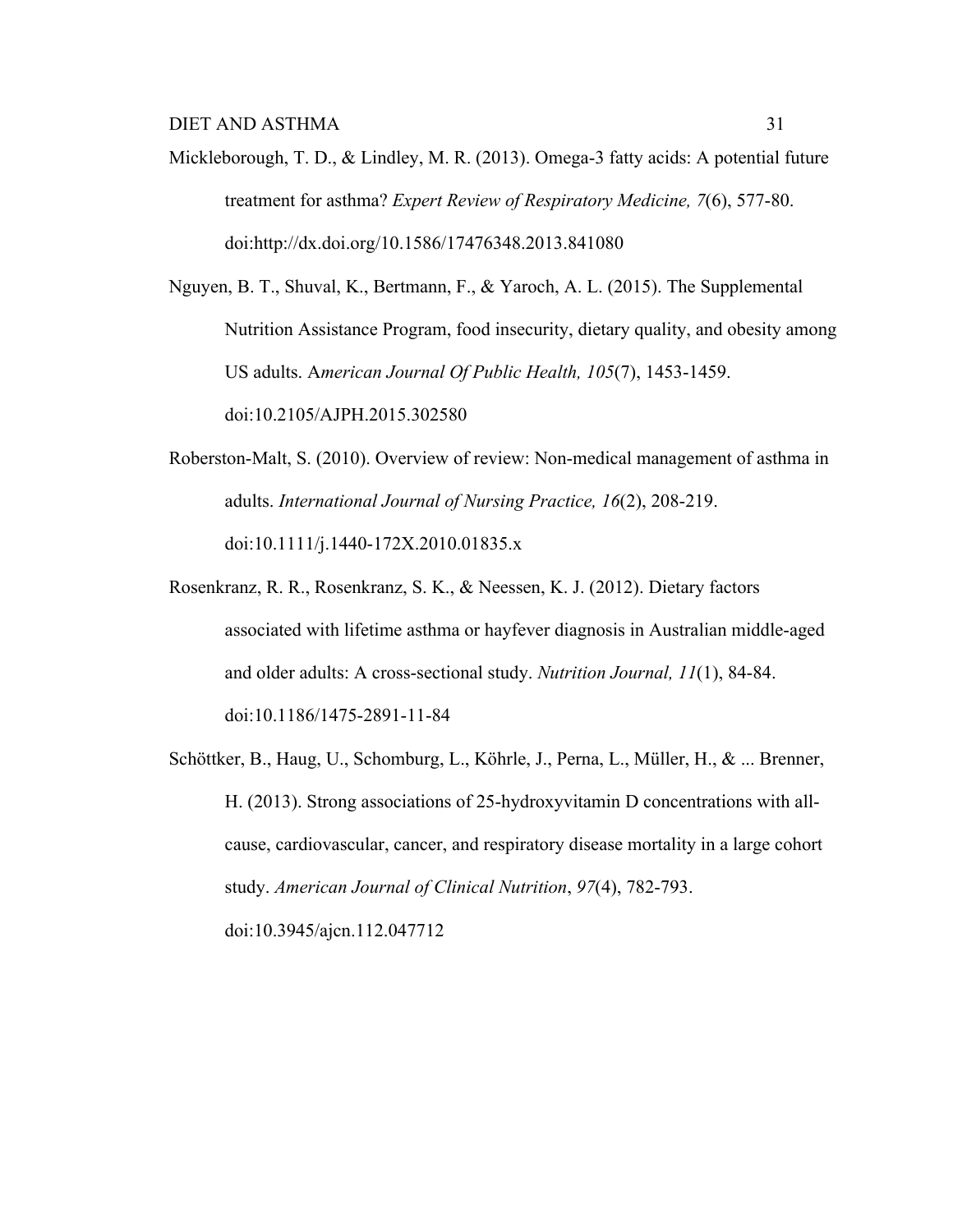- Sexton, P., Black, P., Metcalf, P., Wall, C., Ley, S., Wu, L., & ... Kolbe, J. (2013). Influence of Mediterranean diet on asthma symptoms, lung function, and systemic inflammation: A randomized controlled trial. *The Journal of Asthma: Official Journal of the Association for the Care of Asthma*, *50*(1), 75-81. doi:10.3109/02770903.2012.740120
- Sutherland, E., Goleva, E., Jackson, L., Stevens, A., & Leung, D. (2010). Vitamin d levels, lung function, and steroid response in adult asthma. *American Journal of Respiratory & Critical Care Medicine, 181*(7), 699-704. doi:10.1164/rccm.200911-1710OC
- Tapp, H., McWilliams, A., Ludden, T., Kuhn, L., Taylor, Y., Alkhazraji, T., . . . Dulin, M. (2014). Comparing traditional and participatory dissemination of a shared decision making intervention (ADAPT-NC): A cluster randomized trial. *Implementation Science, 9*(1), 158-158. doi:10.1186/s13012-014-0158-0
- Thyagarajan, B., Meyer, K. A., Smith, L., Beckett, W., Williams, O., Gross, M., & Jacobs Jr, D. (2011). Serum carotenoid concentrations predict lung function evolution in young adults: The Coronary Artery Risk Development in Young Adults (CARDIA) Study. *American Journal of Clinical Nutrition*, *94*(5), 1211- 1218.
- Wendell, S. G., Baffi, C., & Holguin, F. (2014). Fatty acids, inflammation, and asthma. *Journal of Allergy and Clinical Immunology, 133*(5), 1255-64. doi:http://dx.doi.org/10.1016/j.jaci.2013.12.1087